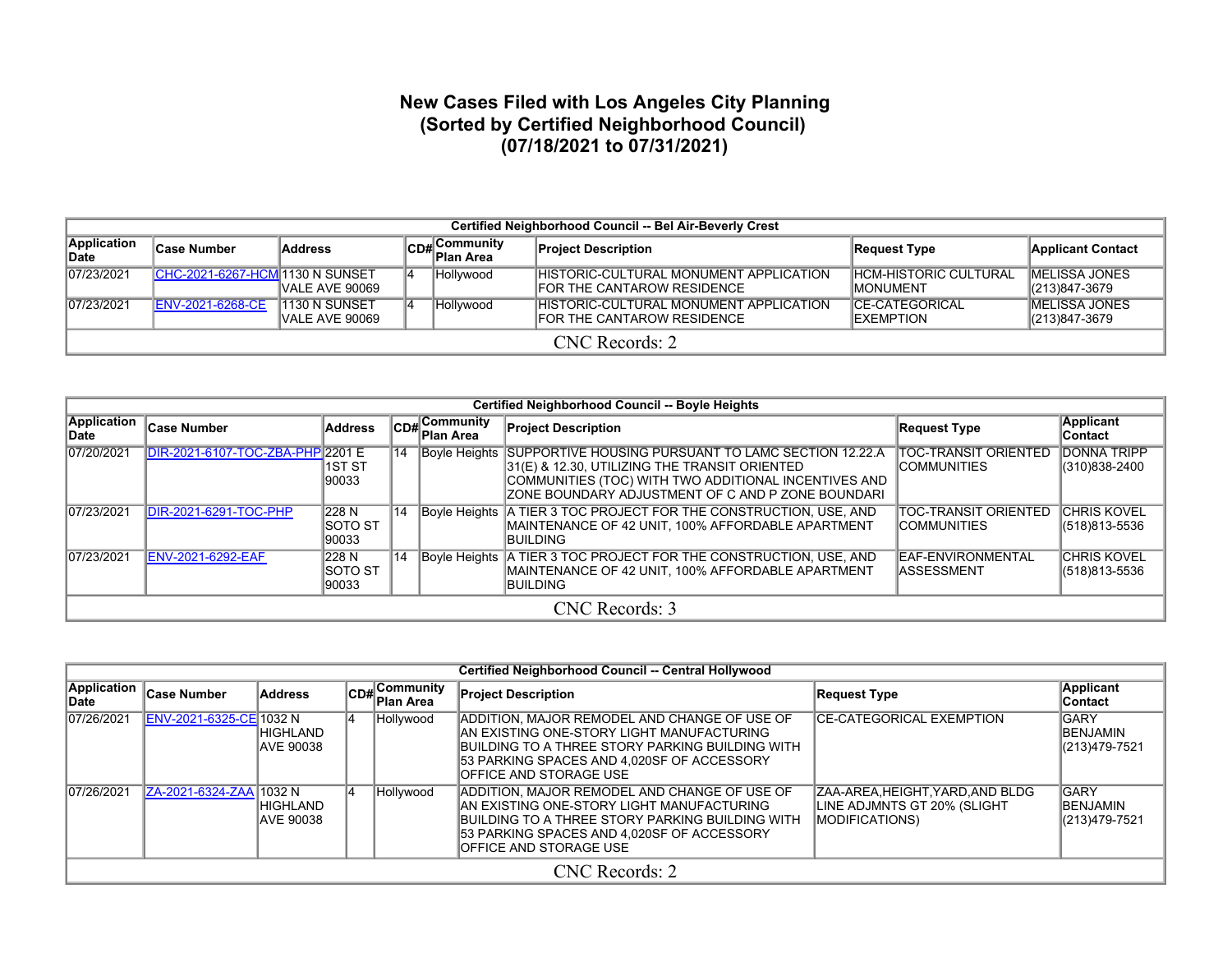|                      | Certified Neighborhood Council -- Coastal San Pedro |                             |    |                           |                                                                                                                                                                                                                     |                                                             |                                      |  |  |  |  |  |
|----------------------|-----------------------------------------------------|-----------------------------|----|---------------------------|---------------------------------------------------------------------------------------------------------------------------------------------------------------------------------------------------------------------|-------------------------------------------------------------|--------------------------------------|--|--|--|--|--|
| Application<br>lDate | <b>Case Number</b>                                  | <b>Address</b>              |    | CD#Community<br>Plan Area | <b>Project Description</b>                                                                                                                                                                                          | <b>Request Type</b>                                         | <b>Applicant</b><br>Contact          |  |  |  |  |  |
| 07/20/2021           | DIR-2021-6123-CDP-MEL-HCA 379 W                     | 19TH ST<br>190731           | 15 | San Pedro                 | CONSTRUCTION OF A NEW TWO (2)-STORY 1,719 SQUARE-FOOT<br><b>IDUPLEX WITH SUBTERRANEAN GARAGE IN CONJUNCTION WITH</b><br>AN EXISTING ONE (1)-STORY SINGLE-FAMILY DWELLING UNIT<br>FOR PROPERTY ZONED [Q]RD1.5XL-CPIO | <b>CDP-COASTAL</b><br><b>IDEVELOPMENT</b><br><b>IPERMIT</b> | <b>ANA SALAZAR</b><br>(760) 222-4637 |  |  |  |  |  |
| 07/20/2021           | ENV-2021-6124-CE                                    | 1379 W<br>19TH ST<br>190731 | 15 | San Pedro                 | CONSTRUCTION OF A NEW TWO (2)-STORY 1,719 SQUARE-FOOT<br><b>IDUPLEX WITH SUBTERRANEAN GARAGE IN CONJUNCTION WITH</b><br>AN EXISTING ONE (1)-STORY SINGLE-FAMILY DWELLING UNIT<br>FOR PROPERTY ZONED [Q]RD1.5XL-CPIO | <b>CE-CATEGORICAL</b><br><b>IEXEMPTION</b>                  | ANA SALAZAR<br>(760) 222-4637        |  |  |  |  |  |
|                      | CNC Records: 2                                      |                             |    |                           |                                                                                                                                                                                                                     |                                                             |                                      |  |  |  |  |  |

|                                                              | Certified Neighborhood Council -- East Hollywood |                                   |    |                                |                                                                                                                                                                                                       |                                                  |                                                   |  |  |  |  |  |
|--------------------------------------------------------------|--------------------------------------------------|-----------------------------------|----|--------------------------------|-------------------------------------------------------------------------------------------------------------------------------------------------------------------------------------------------------|--------------------------------------------------|---------------------------------------------------|--|--|--|--|--|
| Application<br><b>Address</b><br><b>Case Number</b><br>∣Date |                                                  |                                   |    | $ CDH $ Community<br>Plan Area | <b>Project Description</b>                                                                                                                                                                            | Request Type                                     | <b>Applicant Contact</b>                          |  |  |  |  |  |
| 07/30/2021                                                   | <b>ENV-2021-6474-CE</b>                          | 4845 W<br>IFOUNTAIN<br>IAVE 90029 | 13 | Hollywood                      | CHANGE OF USE FROM RETAIL TO RESTAURANT, A<br>ICONDITIONAL USE PERMIT FOR A FULL-LINE OF ALCOHOL<br>FOR ON-SITE CONSUMPTION AT A 3,290SQFT RESTAURANT<br>WITH 66 INTERIOR SEATS AND 54 EXTERIOR SEATS | <b>CE-CATEGORICAL</b><br><b>IEXEMPTION</b>       | <b>BRETT</b><br><b>IENGSTROM</b><br>(626)993-7350 |  |  |  |  |  |
| 07/30/2021                                                   | ZA-2021-6473-CUB-SPP 4845 W                      | IFOUNTAIN<br>IAVE 90029           | 13 | Hollywood                      | CHANGE OF USE FROM RETAIL TO RESTAURANT. A<br>ICONDITIONAL USE PERMIT FOR A FULL-LINE OF ALCOHOL<br>FOR ON-SITE CONSUMPTION AT A 3,290SQFT RESTAURANT<br>WITH 66 INTERIOR SEATS AND 54 EXTERIOR SEATS | ICUB-CONDITIONAL USE<br><b>IBEVERAGE-ALCOHOL</b> | <b>BRETT</b><br><b>IENGSTROM</b><br>(626)993-7350 |  |  |  |  |  |
|                                                              | CNC Records: 2                                   |                                   |    |                                |                                                                                                                                                                                                       |                                                  |                                                   |  |  |  |  |  |

|                      | Certified Neighborhood Council -- Echo Park                             |                             |    |                                                 |                                                                                                                                                                                                   |                                                        |                                |  |  |  |  |  |  |
|----------------------|-------------------------------------------------------------------------|-----------------------------|----|-------------------------------------------------|---------------------------------------------------------------------------------------------------------------------------------------------------------------------------------------------------|--------------------------------------------------------|--------------------------------|--|--|--|--|--|--|
| Application<br>lDate | $ CD# $ Community Plan<br><b>Case Number</b><br><b>Address</b><br>lArea |                             |    | <b>Project Description</b>                      | <b>Request Type</b>                                                                                                                                                                               | Applicant Contact                                      |                                |  |  |  |  |  |  |
| 07/27/2021           | ENV-2021-6357-CE 1605 W                                                 | IGRAFTON ST<br>90026        | 13 | Silver Lake - Echo<br>Park - Elysian<br>Vallev  | <b>A CONDITIONAL USE PERMIT FOR THE OFF-SITE SALE OF</b><br><b>IBEER AND WINE IN CONJUNCTION WITH A NEW 897 SQ. FT.</b><br>IRETAIL STORE/BOTTLE SHOP OPERATING FROM 8:00<br>IA.M.-2:00 A.M DAILY. | <b>ICE-CATEGORICAL</b><br><b>IEXEMPTION</b>            | INIKOLA HLADY<br>(213)620-1904 |  |  |  |  |  |  |
| 07/27/2021           | ZA-2021-6356-CUB 1605 W                                                 | <b>IGRAFTON ST</b><br>90026 | 13 | lSilver Lake - Echo<br>Park - Elysian<br>Valley | A CONDITIONAL USE PERMIT FOR THE OFF-SITE SALE OF<br><b>IBEER AND WINE IN CONJUNCTION WITH A NEW 897 SO. FT.</b><br>IRETAIL STORE/BOTTLE SHOP OPERATING FROM 8:00<br>IA.M.-2:00 A.M., DAILY.      | <b>CUB-CONDITIONAL USE</b><br><b>IBEVERAGE-ALCOHOL</b> | INIKOLA HLADY<br>(213)620-1904 |  |  |  |  |  |  |
|                      |                                                                         |                             |    |                                                 | CNC Records: 2                                                                                                                                                                                    |                                                        |                                |  |  |  |  |  |  |

|                             | Certified Neighborhood Council -- Empowerment Congress Central Area |                                 |  |                                                    |                                                |                                             |                       |  |  |  |  |  |
|-----------------------------|---------------------------------------------------------------------|---------------------------------|--|----------------------------------------------------|------------------------------------------------|---------------------------------------------|-----------------------|--|--|--|--|--|
| <b>Application</b><br>∥Date | ∣Case Number                                                        | Address                         |  | . <b>،</b> Communitv<br>$\mathsf{ICD}\#$ Plan Area | <b>Project Description</b>                     | Request Type                                | Applicant<br>∣Contact |  |  |  |  |  |
| 07/20/2021                  | <b>IENV-2021-6105-CE 1355 W</b>                                     | <b>IFLORENCE</b><br><b>IAVE</b> |  | lSouth Los<br>Angeles                              | TOM'S LIQUOR - POSSIBLE REVOCATION PROCEEDINGS | <b>ICE-CATEGORICAL</b><br><b>IEXEMPTION</b> |                       |  |  |  |  |  |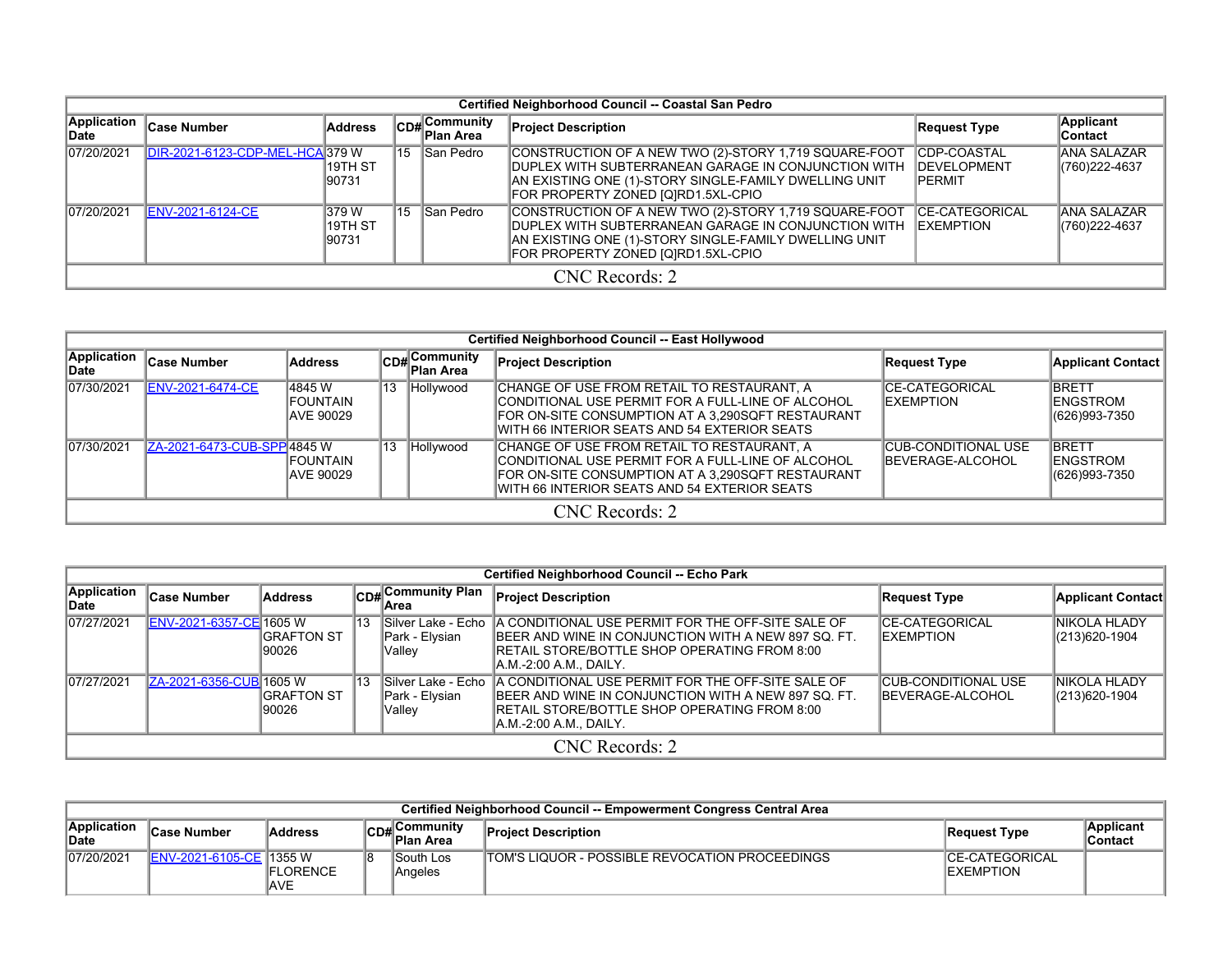| 07/20/2021              | IZA-1993-36-RV-PA3 1355 W | FLORENCE<br>IAVE | 18 | South Los<br>Angeles | IPER 12.27.1.E PLAN APPROVAL PER CONDITION 15.E. OF<br>IDIR-1993-36-RV-PA2 TO FILE A PLAN APPROVAL TO REVIEW THE<br><b>IEFFECTIVENESS IN IMPLEMENTING THE CONDITIONS ESTABLISHED.</b> | IRV-REVOCATION |  |  |  |  |
|-------------------------|---------------------------|------------------|----|----------------------|---------------------------------------------------------------------------------------------------------------------------------------------------------------------------------------|----------------|--|--|--|--|
| $CNC$ Records: $\angle$ |                           |                  |    |                      |                                                                                                                                                                                       |                |  |  |  |  |

| Certified Neighborhood Council -- Empowerment Congress North Area |                                                                                                                                                          |           |  |                           |                                                                                              |                                             |                                       |  |  |  |  |
|-------------------------------------------------------------------|----------------------------------------------------------------------------------------------------------------------------------------------------------|-----------|--|---------------------------|----------------------------------------------------------------------------------------------|---------------------------------------------|---------------------------------------|--|--|--|--|
| Application<br>Date                                               | ∡∣Community<br>∣Case Number<br><b>Address</b><br><b>Project Description</b><br>Applicant Contact<br>Request Type<br>$\mathbb{R}$ <sup>U#</sup> Plan Area |           |  |                           |                                                                                              |                                             |                                       |  |  |  |  |
| 07/21/2021                                                        | LAA-2021-6154-PMEX 2714 S FIGUEROA                                                                                                                       | IST 90007 |  | lSoutheast Los<br>Angeles | LOT LINE ADJUSTMENT TO RECONFIGURE SITE TO<br><b>IFACILITATE PREVIOUSLY APPROVED PROJECT</b> | <b>PMEX-PARCEL MAP</b><br><b>IEXEMPTION</b> | <b>JANDREW BRADY</b><br>(213)694-3108 |  |  |  |  |
| CNC Records: 1                                                    |                                                                                                                                                          |           |  |                           |                                                                                              |                                             |                                       |  |  |  |  |

|                             | Certified Neighborhood Council -- Empowerment Congress Southwest Area                                                                                                                                                                                                                                                                              |                    |  |                      |                                                                                                                      |                           |                                                    |  |  |  |  |  |  |
|-----------------------------|----------------------------------------------------------------------------------------------------------------------------------------------------------------------------------------------------------------------------------------------------------------------------------------------------------------------------------------------------|--------------------|--|----------------------|----------------------------------------------------------------------------------------------------------------------|---------------------------|----------------------------------------------------|--|--|--|--|--|--|
| <b>Application</b><br>∥Date | <b>Case Number</b>                                                                                                                                                                                                                                                                                                                                 | Address            |  | CD#Community         | <b>Project Description</b>                                                                                           | <b>Request Type</b>       | Applicant Contact                                  |  |  |  |  |  |  |
| 07/20/2021                  | ENV-2021-6094-CE 2050 W                                                                                                                                                                                                                                                                                                                            | 194TH PL<br>190047 |  | South Los<br>Angeles | <b>IADDITION/REMODEL/IMPROVEMENT OF A 1224 SQFT</b><br>ISINGLE-STORY RESIDENCE TO A 2500 SQFT<br>TWO-STORY RESIDENCE | ICE-CATEGORICAL EXEMPTION | <b>IRICHARD</b><br><b>IGREENE</b><br>(323)833-3095 |  |  |  |  |  |  |
| 07/20/2021                  | <b>RICHARD</b><br>ZA-2021-6093-ZAA 2050 W<br><b>South Los</b><br>ADDITION/REMODEL/IMPROVEMENT OF A 1224 SQFT<br>ZAA-AREA, HEIGHT, YARD, AND BLDG LINE<br>194TH PL<br>ISINGLE-STORY RESIDENCE TO A 2500 SQFT<br>ADJMNTS GT 20% (SLIGHT<br><b>IGREENE</b><br>Angeles<br><b>TWO-STORY RESIDENCE</b><br><b>MODIFICATIONS</b><br>(323)833-3095<br>90047 |                    |  |                      |                                                                                                                      |                           |                                                    |  |  |  |  |  |  |
|                             | CNC Records: 2                                                                                                                                                                                                                                                                                                                                     |                    |  |                      |                                                                                                                      |                           |                                                    |  |  |  |  |  |  |

|                                   | Certified Neighborhood Council -- Empowerment Congress West Area |                                                                 |    |                                                          |                                                                                                                                                                                                                        |                                                    |                                                   |  |  |  |  |  |  |
|-----------------------------------|------------------------------------------------------------------|-----------------------------------------------------------------|----|----------------------------------------------------------|------------------------------------------------------------------------------------------------------------------------------------------------------------------------------------------------------------------------|----------------------------------------------------|---------------------------------------------------|--|--|--|--|--|--|
| <b>Application</b><br><b>Date</b> | <b>Case Number</b>                                               | <b>Address</b>                                                  |    | CD#Community<br><b>Plan Area</b>                         | <b>Project Description</b>                                                                                                                                                                                             | <b>Request Type</b>                                | <b>Applicant</b><br>Contact                       |  |  |  |  |  |  |
| 07/21/2021                        | DIR-2021-6163-TOC-SPP-HCA4006 W                                  | IMARTIN<br>LUTHER KING<br> JR BLVD 90008                        | 10 | West Adams -<br>IBaldwin Hills -<br>Leimert              | (N) CONSTRUCTION OF A FIVE-STORY, 56-FT TALL<br>MIXED-USE BLDG COMPRISED OF 70 DUS. OF WHICH 7<br>UNITS WILL BE ELI, AND APPROX. 437 SF OF GROUND<br>FLOOR COMMERCIAL. FOR A TOTAL OF 33.467 SF                        | <b>TOC-TRANSIT ORIENTED</b><br><b>ICOMMUNITIES</b> | <b>JOSH</b><br>IOPPENHUIS<br>(818)518-4496        |  |  |  |  |  |  |
| 07/21/2021                        | <b>ENV-2021-6164-EAF</b>                                         | 14006 W<br><b>IMARTIN</b><br>LUTHER KING<br>JR BLVD 90008       | 10 | <b>IWest Adams -</b><br>IBaldwin Hills -<br>Leimert      | (N) CONSTRUCTION OF A FIVE-STORY, 56-FT TALL<br>MIXED-USE BLDG COMPRISED OF 70 DUS, OF WHICH 7<br>UNITS WILL BE ELI, AND APPROX. 437 SF OF GROUND<br>FLOOR COMMERCIAL, FOR A TOTAL OF 33,467 SF                        | EAF-ENVIRONMENTAL<br><b>IASSESSMENT</b>            | <b>JOSH</b><br>IOPPENHUIS<br>(818)518-4496        |  |  |  |  |  |  |
| 07/23/2021                        | <b>ENV-2021-6286-CE</b>                                          | 4020 W<br><b>IMARTIN</b><br>LUTHER KING<br> JR BLVD 90008       | 10 | <b>West Adams -</b><br><b>Baldwin Hills -</b><br>Leimert | A CUP FOR THE SALE AND SERVICE OF BEER & WINE<br>FOR ON-SITE CONSUMPTION WITH AN EXISTING<br>IRESTAURANT WITH HOURS OF 11AM-2AM M-SAA FULL<br>LINE OF ALCOHOL FOR ONSITE CONSUMPTION WITH<br>IAN EXISTING RESTAURANT . | <b>CE-CATEGORICAL</b><br>EXEMPTION                 | NATHAN<br><b>FREEMAN</b><br>(213) 220-0170        |  |  |  |  |  |  |
| 07/23/2021                        | ZA-2021-6285-CUB                                                 | 4020 W<br><b>IMARTIN</b><br>LUTHER KING<br><b>JR BLVD 90008</b> | 10 | West Adams -<br><b>Baldwin Hills -</b><br>Leimert        | A CUP FOR THE SALE AND SERVICE OF BEER & WINE<br>FOR ON-SITE CONSUMPTION WITH AN EXISTING<br>IRESTAURANT WITH HOURS OF 11AM-2AM M-SAA FULL<br>LINE OF ALCOHOL FOR ONSITE CONSUMPTION WITH<br>IAN EXISTING RESTAURANT . | <b>CUB-CONDITIONAL USE</b><br>BEVERAGE-ALCOHOL     | <b>NATHAN</b><br><b>FREEMAN</b><br>(213) 220-0170 |  |  |  |  |  |  |
|                                   |                                                                  |                                                                 |    |                                                          | CNC Records: 4                                                                                                                                                                                                         |                                                    |                                                   |  |  |  |  |  |  |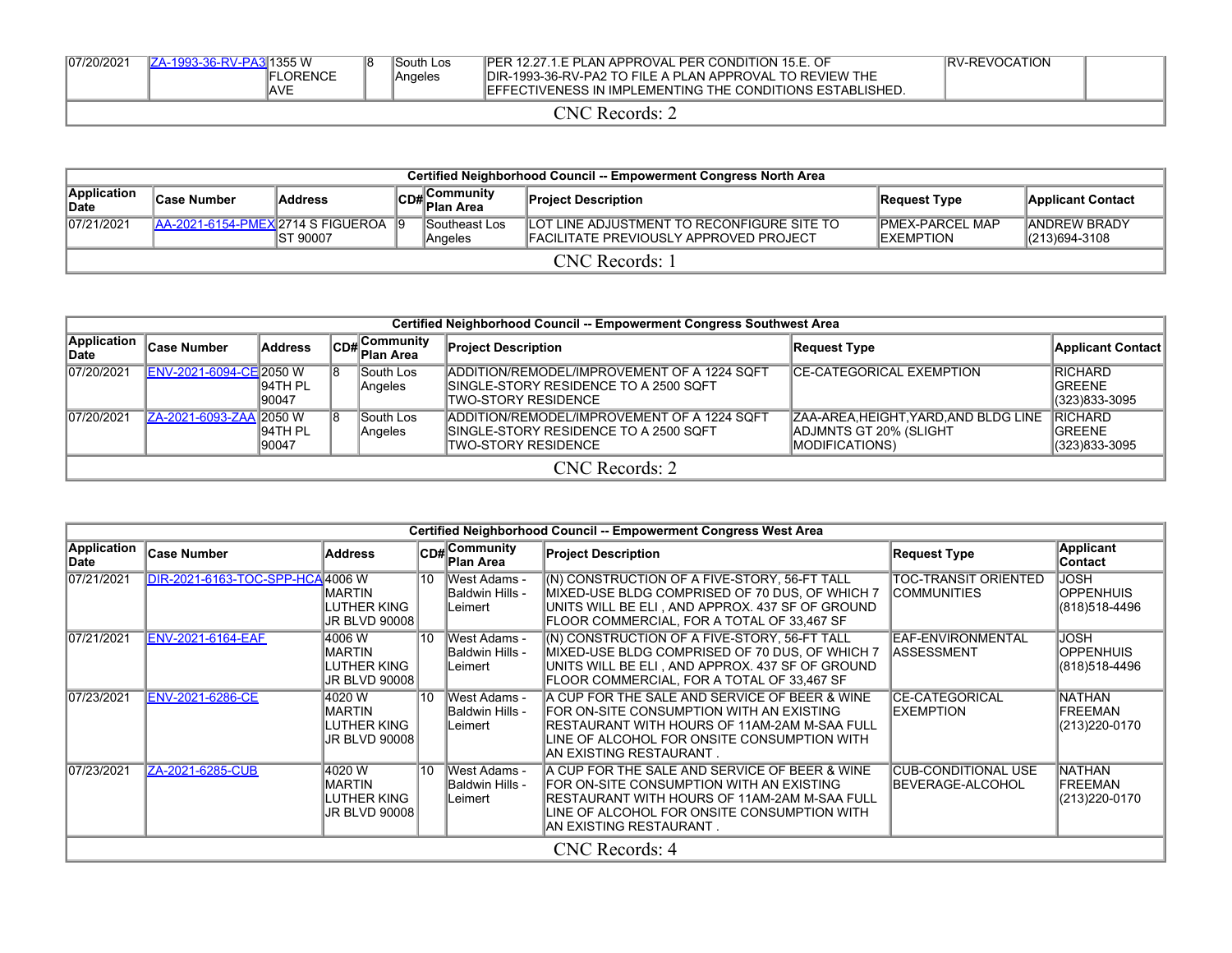|                                                        | Certified Neighborhood Council -- Glassell Park                                                                                                                                                                                                                                                                                                                               |                                               |  |                                    |                                                                                                                                                                                     |                                                  |                                              |  |  |  |  |  |  |
|--------------------------------------------------------|-------------------------------------------------------------------------------------------------------------------------------------------------------------------------------------------------------------------------------------------------------------------------------------------------------------------------------------------------------------------------------|-----------------------------------------------|--|------------------------------------|-------------------------------------------------------------------------------------------------------------------------------------------------------------------------------------|--------------------------------------------------|----------------------------------------------|--|--|--|--|--|--|
| Application<br><b>Address</b><br>∣Case Number<br>∣Date |                                                                                                                                                                                                                                                                                                                                                                               |                                               |  | <b>CD#</b> Community<br>∣Plan Area | <b>Project Description</b>                                                                                                                                                          | <b>Request Type</b>                              | <b>Applicant Contact</b>                     |  |  |  |  |  |  |
| 07/26/2021                                             | DIR-2021-6315-CDO 2506 W                                                                                                                                                                                                                                                                                                                                                      | <b>AVENUE 30</b><br>90065                     |  | Northeast Los<br>Angeles           | ADDITION AND REMODEL OF AN EXISTING TWO STORY<br>SINGLE FAMILY DWELLING IN THE R1-1-CDO ZONE                                                                                        | <b>CDO-COMMUNITY DESIGN</b><br>IOVERLAY DISTRICT | <b>BARRETT COOKE</b><br>(323)479-6005        |  |  |  |  |  |  |
| 07/23/2021                                             | <b>ENV-2021-6264-CE</b>                                                                                                                                                                                                                                                                                                                                                       | 3322 N<br><b>VERDUGO</b><br><b>ROAD 90065</b> |  | Northeast Los<br>Angeles           | A CUP FOR THE SALE AND SERVICE OF A FULL LINE OF<br><b>IALCOHOL FOR ONSITE CONSUMPTION &amp; BEER &amp; WINE FOR IEXEMPTION</b><br>OFF-SITE CONSUMPTION WITH A 1,541 SF RESTAURANT. | <b>CE-CATEGORICAL</b>                            | EDDIE<br><b>INAVARRETTE</b><br>(213)687-6963 |  |  |  |  |  |  |
| 07/26/2021                                             | ENV-2021-6316-CE                                                                                                                                                                                                                                                                                                                                                              | <b>2506 W</b><br><b>AVENUE 30</b><br>90065    |  | Northeast Los<br>Angeles           | ADDITION AND REMODEL OF AN EXISTING TWO STORY<br>ISINGLE FAMILY DWELLING IN THE R1-1-CDO ZONE                                                                                       | <b>CE-CATEGORICAL</b><br><b>IEXEMPTION</b>       | <b>BARRETT COOKE</b><br>(323)479-6005        |  |  |  |  |  |  |
| 07/23/2021                                             | <b>EDDIE</b><br>3322 N<br>IA CUP FOR THE SALE AND SERVICE OF A FULL LINE OF<br>ZA-2021-6263-CUB<br>Northeast Los<br>ICUB-CONDITIONAL USE<br><b>VERDUGO</b><br><b>IBEVERAGE-ALCOHOL</b><br><b>ALCOHOL FOR ONSITE CONSUMPTION &amp; BEER &amp; WINE FOR</b><br><b>INAVARRETTE</b><br>Angeles<br>OFF-SITE CONSUMPTION WITH A 1,541 SF RESTAURANT.<br>ROAD 90065<br>(213)687-6963 |                                               |  |                                    |                                                                                                                                                                                     |                                                  |                                              |  |  |  |  |  |  |
|                                                        | CNC Records: 4                                                                                                                                                                                                                                                                                                                                                                |                                               |  |                                    |                                                                                                                                                                                     |                                                  |                                              |  |  |  |  |  |  |

|                            |                              |                                                |     |                           | <b>Certified Neighborhood Council -- Greater Wilshire</b>                                                                                                                                           |                                             |                                                        |
|----------------------------|------------------------------|------------------------------------------------|-----|---------------------------|-----------------------------------------------------------------------------------------------------------------------------------------------------------------------------------------------------|---------------------------------------------|--------------------------------------------------------|
| <b>Application</b><br>Date | <b>Case Number</b>           | <b>Address</b>                                 |     | CD#Community<br>Plan Area | <b>Project Description</b>                                                                                                                                                                          | <b>Request Type</b>                         | <b>Applicant Contact</b>                               |
| 07/28/2021                 | <b>AA-2021-6412-PMLA-HCA</b> | 4780W<br><b>WILSHIRE</b><br><b>BLVD 90010</b>  | ۱4. | Wilshire                  | PARCEL MAP TO SPLIT A SINGLE LOT INTO TWO<br>LOTS                                                                                                                                                   | <b>PMLA-PARCEL MAP</b>                      | <b>MICHAEL</b><br><b>GONZALES</b><br>(213) 279-6965    |
| 07/19/2021                 | <b>DIR-2021-6050-TOC-HCA</b> | 810 S<br><b>WILTON PL</b><br>90005             | l4  | Wilshire                  | THE DEMOLITION OF AN EXISTING SINGLE-FAMILY<br>DWELLING AND CONSTRUCTION, USE, AND<br>MAINTENANCE OF A NEW 13,831 SQUARE-FOOT,<br> FOUR-STORY APARTMENT BUILDING CONSISTING<br>IOF 17 UNITS.        | <b>TOC-TRANSIT ORIENTED</b><br>ICOMMUNITIES | LIZ JUN, THE<br><b>CODE SOLUTION</b><br>(213)537-0158  |
| 07/27/2021                 | DIR-2021-6385-DRB-SPP-HCA    | 4780W<br><b>WILSHIRE</b><br><b>BLVD 90010</b>  | l4  | <b>Wilshire</b>           | PARCEL MAP TO SPLIT A SINGLE LOT INTO TWO<br><b>LOTS</b>                                                                                                                                            | <b>DRB-DESIGN REVIEW</b><br>BOARD           | <b>MICHAEL</b><br><b>GONZALES</b><br>(213) 279-6965    |
| 07/30/2021                 | DIR-2021-6475-DRB-SPP-HCA    | 4600 W<br><b>WILSHIRE</b><br><b>BLVD 90010</b> | 14  | <b>Wilshire</b>           | DRB AND SPP FOR SMALL LOT SUBDIVISION INTO 16<br>IUNITS.                                                                                                                                            | <b>DRB-DESIGN REVIEW</b><br><b>BOARD</b>    | <b>MICHAEL</b><br><b>GONZALES</b><br>(213) 279-6965    |
| 07/19/2021                 | <b>ENV-2021-6051-EAF</b>     | 810 S<br><b>WILTON PL</b><br>90005             | 14  | Wilshire                  | THE DEMOLITION OF AN EXISTING SINGLE-FAMILY<br>DWELLING AND CONSTRUCTION, USE, AND<br><b>IMAINTENANCE OF A NEW 13.831 SQUARE-FOOT.</b><br>FOUR-STORY APARTMENT BUILDING CONSISTING<br>IOF 17 UNITS. | EAF-ENVIRONMENTAL<br><b>ASSESSMENT</b>      | LIZ JUN, THE<br><b>ICODE SOLUTION</b><br>(213)537-0158 |
| 07/19/2021                 | <b>ENV-2021-6081-EAF</b>     | 4680 W<br><b>WILSHIRE</b><br><b>BLVD 90010</b> | 14  | <b>Wilshire</b>           | <b>PROJECT FOR 87 RESIDENTIAL UNITS INCLUDES</b><br>CHANGE OF USE OF EXISTING STRUCTURE,<br>INCLUDING 63 UNITS IN THE EXISTING BLDG, 18 NEW<br>TOWNHOME CONDOS & 6 SMALL LOT SFDS.                  | EAF-ENVIRONMENTAL<br>ASSESSMENT             | MICHAEL<br><b>GONZALES</b><br>(213) 279-6965           |
| 07/27/2021                 | <b>ENV-2021-6386-EAF</b>     | 4780W<br><b>WILSHIRE</b><br><b>BLVD 90010</b>  | 14  | Wilshire                  | PARCEL MAP TO SPLIT A SINGLE LOT INTO TWO<br>LOTS                                                                                                                                                   | EAF-ENVIRONMENTAL<br><b>ASSESSMENT</b>      | <b>MICHAEL</b><br><b>GONZALES</b><br>(213) 279-6965    |
| 07/29/2021                 | <b>VTT-73894-SL-M1</b>       | 4600W<br><b>WILSHIRE</b><br><b>BLVD 90010</b>  | 14  | Wilshire                  | TRACT MAP TO MERGE AND SUBDIVIDE TO CREATE<br>10 SMALL LOT SFD'S IN THE CR ZONE AND 6 SMALL<br>LOT SFD IN THE RD3 ZONE.                                                                             | <b>SL-SMALL LOT</b><br><b>SUBDIVISION</b>   |                                                        |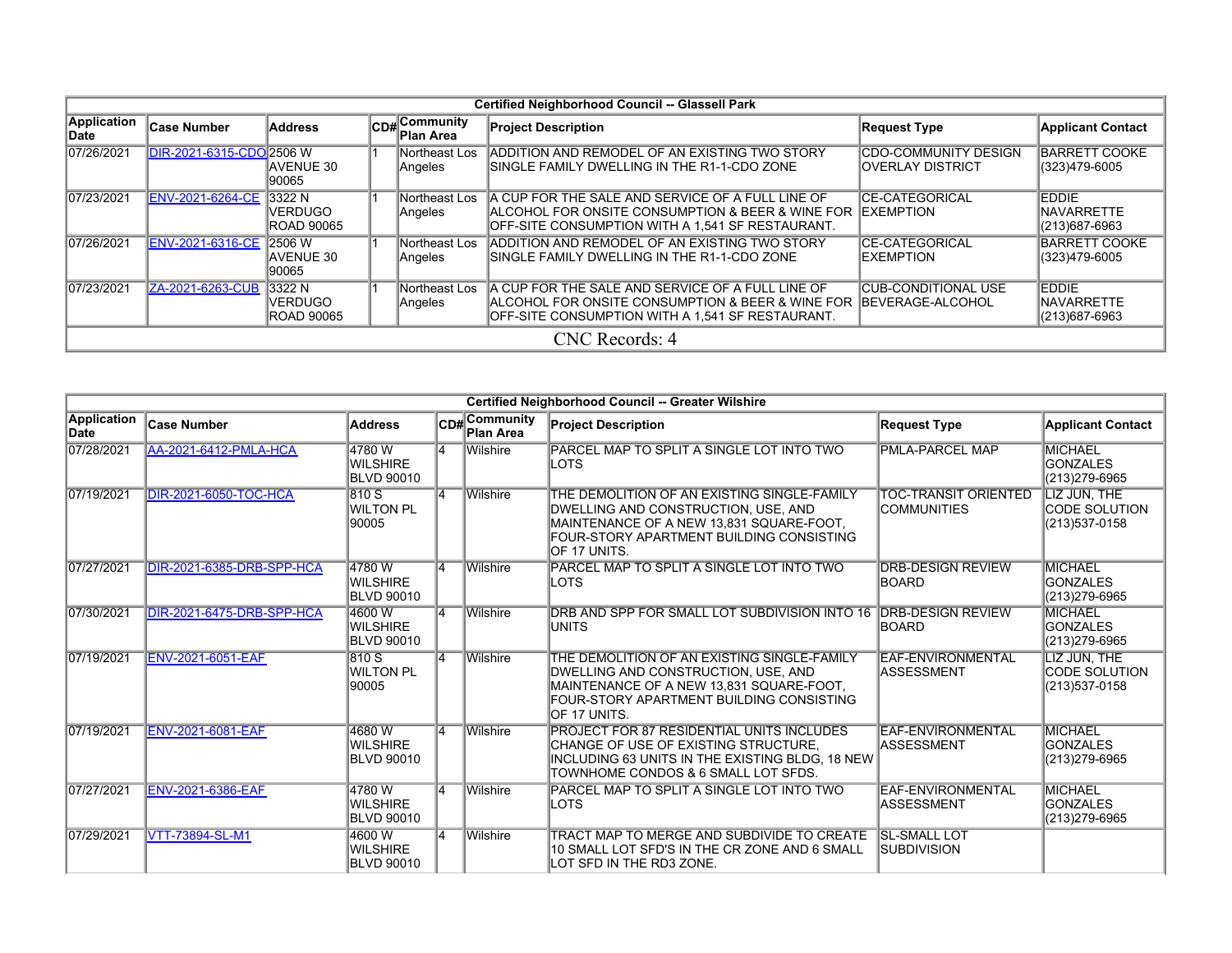| 07/29/2021 | <b>VTT-73895-M1</b>                 | 14600 W<br>IWILSHIRE<br><b>BLVD 90010</b> | Wilshire | <b>ITRACT MAP TO MERGE AND SUBDIVIDE TO CREATE VESTING TENTATIVE</b><br>10 SMALL LOT SFD'S IN THE CR ZONE AND 6 SMALL<br>ILOT SFD IN THE RD3 ZONE.                                  | <b>ITRACT</b>                                   |                                                       |
|------------|-------------------------------------|-------------------------------------------|----------|-------------------------------------------------------------------------------------------------------------------------------------------------------------------------------------|-------------------------------------------------|-------------------------------------------------------|
| 07/19/2021 | ZA-2021-6082-ZAD-DRB-SPP-HCA 4680 W | <b>IWILSHIRE</b><br><b>IBLVD 90010</b>    | Wilshire | <b>PROJECT FOR 87 RESIDENTIAL UNITS INCLUDES</b><br>CHANGE OF USE OF EXISTING STRUCTURE.<br>INCLUDING 63 UNITS IN THE EXISTING BLDG, 18 NEW<br>ITOWNHOME CONDOS & 6 SMALL LOT SFDS. | <b>ZAD-ZA DETERMINATION</b><br>(PER LAMC 12.27) | <b>IMICHAEL</b><br><b>IGONZALES</b><br> (213)279-6965 |
|            |                                     |                                           |          | CNC Records: 10                                                                                                                                                                     |                                                 |                                                       |

|                             | <b>Certified Neighborhood Council -- Harbor Gateway South</b> |                          |     |                                    |                                                                                                                                                              |                                          |                                       |  |  |  |  |  |  |
|-----------------------------|---------------------------------------------------------------|--------------------------|-----|------------------------------------|--------------------------------------------------------------------------------------------------------------------------------------------------------------|------------------------------------------|---------------------------------------|--|--|--|--|--|--|
| Application<br><b>IDate</b> | <b>Case Number</b>                                            | <b>Address</b>           |     | Community<br>lCD# C∪…<br>Plan Area | <b>Project Description</b>                                                                                                                                   | Request Type                             | Applicant Contact                     |  |  |  |  |  |  |
| 07/30/2021                  | <b>IENV-2021-6494-EAFI1611 W</b>                              | <b>218TH ST</b><br>90501 | 115 | Harbor<br>Gateway                  | THE EXPORT OF 4.400 CUBIC YARDS OF EARTH MATERIAL IN<br>CONJUNCTION WITH THE CONSTRUCTION OF A 41,809<br><b>ISQUARE-FOOT THREE-STORY APARTMENT BUILDING.</b> | <b>IEAF-ENVIRONMENTAL</b><br>IASSESSMENT | <b>CALEB PATE</b><br>$ (310)869-1930$ |  |  |  |  |  |  |
|                             | CNC Records: 1                                                |                          |     |                                    |                                                                                                                                                              |                                          |                                       |  |  |  |  |  |  |

|                             | Certified Neighborhood Council -- Historic Cultural |                           |     |                              |                                                                                                                                                                                                                                                   |                                             |                                     |  |  |  |  |  |  |  |
|-----------------------------|-----------------------------------------------------|---------------------------|-----|------------------------------|---------------------------------------------------------------------------------------------------------------------------------------------------------------------------------------------------------------------------------------------------|---------------------------------------------|-------------------------------------|--|--|--|--|--|--|--|
| <b>Application</b><br>∥Date | <b>Case Number</b>                                  | <b>Address</b>            |     | CD#Community<br>Plan Area    | <b>Project Description</b>                                                                                                                                                                                                                        | Request Type                                | <b>Applicant</b><br>Contact         |  |  |  |  |  |  |  |
| 07/26/2021                  | CPC-2019-5475-CU-ZV-PA11617 E                       | 17TH ST<br>90021          | ∜14 | Central City<br><b>North</b> | PLAN APPROVAL PER CONDITION 18 A OF CPC-2019-5475-CU-ZV TO<br>IDEMONSTRATE COMPLIANCE WITH CONDITIONS OF APPROVAL AND<br>ITO REQUEST AN INCREASE I TIME BETWEEN REQUIRED PLAN<br>APPROVALS FROM 1 TO 3 YEARS PER NEW PARKING LEASE<br>IAGREEMENT. | <b>ICU-CONDITIONAL</b><br>IUSE.             |                                     |  |  |  |  |  |  |  |
| 07/26/2021                  | ENV-2021-6306-CE                                    | 1617 E<br>7TH ST<br>90021 | 14  | Central City<br><b>North</b> | PURSUANT LAMC SECTION 12.24 U.24(A), A CONDITIONAL USE PERMIT<br>FOR PUBLIC CHARTER ELEMENTARY SCHOOL. PURSUANT LAMC<br>SECTION 12.27, A VARIANCE FOR OFF-SITE PARKING.                                                                           | <b>ICE-CATEGORICAL</b><br><b>IEXEMPTION</b> | <b>DONNA TRIPP</b><br>(310)838-2400 |  |  |  |  |  |  |  |
|                             | CNC Records: 2                                      |                           |     |                              |                                                                                                                                                                                                                                                   |                                             |                                     |  |  |  |  |  |  |  |

|                      |                               |                                          |                           | Certified Neighborhood Council -- Historic Cultural North                                                                                                     |                                            |                                                       |
|----------------------|-------------------------------|------------------------------------------|---------------------------|---------------------------------------------------------------------------------------------------------------------------------------------------------------|--------------------------------------------|-------------------------------------------------------|
| Application<br>∣Date | ∣Case Number                  | Address                                  | CD#Community<br>Plan Area | <b>Project Description</b>                                                                                                                                    | Request Type                               | <b>Applicant Contact</b>                              |
| 07/21/2021           | CHC-2021-6155-HCM 850 N NORTH | <b>IBROADWAY</b><br>90012                | Central City<br>North     | HISTORIC-CULTURAL MONUMENT APPLICATION FOR<br><b>BANK OF AMERICA</b>                                                                                          | <b>IHCM-HISTORIC CULTURAL</b><br>IMONUMENT | <b>IMELISSA JONES</b><br>(213)847-3679                |
| 07/21/2021           | <b>ENV-2021-6156-CE</b>       | 850 N NORTH<br><b>IBROADWAY</b><br>90012 | Central City<br> North    | HISTORIC-CULTURAL MONUMENT APPLICATION FOR<br><b>BANK OF AMERICA</b>                                                                                          | <b>CE-CATEGORICAL</b><br><b>IEXEMPTION</b> | <b>IMELISSA JONES</b><br>(213)847-3679                |
| 07/23/2021           | <b>ENV-2021-6294-CE</b>       | 970 N NORTH<br><b>IBROADWAY</b><br>90012 | Central City<br> North    | A CUP FOR THE SALE AND SERVICE OF BEER & WINE FOR ICE-CATEGORICAL<br>IONSITE CONSUMPTION WITH AN EXISTING RESTAURANT . IEXEMPTION                             |                                            | <b>WESLEY AVILA</b><br>(818) 640-3033                 |
| 07/23/2021           | <b>ENV-2021-6297-CE</b>       | 951 N NORTH<br><b>IBROADWAY</b><br>90012 | Central City<br> North    | A CUP FOR THE SALE AND SERVICE OF BEER & WINE FOR ICE-CATEGORICAL<br>OFF-SITE CONSUMPTION IN CONJUNCTION WITH A NEW<br>WINE BAR WITH HOURS OF 12PM-12AM DAILY | <b>IEXEMPTION</b>                          | <b>PATRICK</b><br><b>IPANZARELLO</b><br>(818)310-8589 |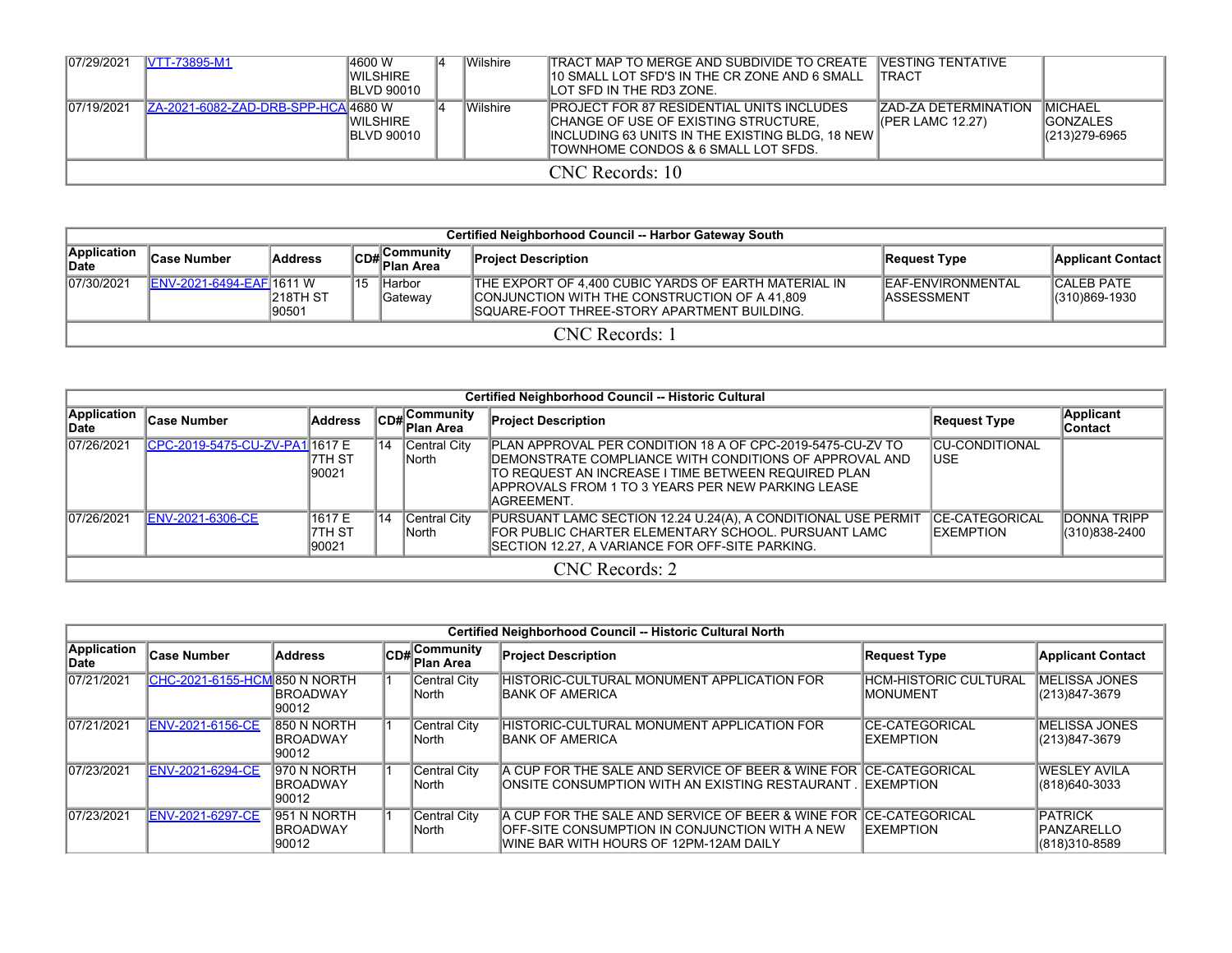| 107/23/2021 | <b>IZA-2021-6293-CUB</b> | 1970 N NORTH<br><b>IBROADWAY</b><br>90012        |  | Central City<br>lNorth  | A CUP FOR THE SALE AND SERVICE OF BEER & WINE FOR CUB-CONDITIONAL USE<br><b>JONSITE CONSUMPTION WITH AN EXISTING RESTAURANT . BEVERAGE-ALCOHOL</b>                         |                   | <b>IWESI FY AVILA</b><br>$ (818)640-3033$              |  |  |  |  |
|-------------|--------------------------|--------------------------------------------------|--|-------------------------|----------------------------------------------------------------------------------------------------------------------------------------------------------------------------|-------------------|--------------------------------------------------------|--|--|--|--|
| 107/23/2021 | <b>IZA-2021-6296-CUB</b> | <b>1951 N NORTH</b><br><b>IBROADWAY</b><br>90012 |  | Central City<br>lNorth. | A CUP FOR THE SALE AND SERVICE OF BEER & WINE FOR CUB-CONDITIONAL USE<br><b>IOFF-SITE CONSUMPTION IN CONJUNCTION WITH A NEW</b><br>IWINE BAR WITH HOURS OF 12PM-12AM DAILY | IBEVERAGE-ALCOHOL | <b>IPATRICK</b><br><b>IPANZARELLO</b><br>(818)310-8589 |  |  |  |  |
|             | $CNC$ Records: 6         |                                                  |  |                         |                                                                                                                                                                            |                   |                                                        |  |  |  |  |

|                      | Certified Neighborhood Council -- Hollywood Hills West                                       |                                      |  |                                                                |                                                                                                                                                                                                                      |                                   |  |  |  |  |  |  |  |
|----------------------|----------------------------------------------------------------------------------------------|--------------------------------------|--|----------------------------------------------------------------|----------------------------------------------------------------------------------------------------------------------------------------------------------------------------------------------------------------------|-----------------------------------|--|--|--|--|--|--|--|
| Application<br>∣Date | Case Number<br><b>CD#Community Plan Area</b><br><b>Address</b><br><b>Project Description</b> |                                      |  |                                                                |                                                                                                                                                                                                                      |                                   |  |  |  |  |  |  |  |
| 07/26/2021           | ZA-2020-1261-ZV-ZAD-1A 3076 N                                                                | <b>IBECKMAN</b><br><b>ROAD 90068</b> |  | Sherman Oaks - Studio<br>City - Toluca Lake -<br>Cahuenga Pass | <b>ZONING VARIANCE &amp; ZONING ADMINISTRATOR'S DETERMINATION</b><br><b>FOR RELIEF FROM PENETRATING MAX. ENVELOPE HEIGHT</b><br><b>REQUIREMENT (12.21.1) &amp; RELIEF FROM STREET IMPROVEMENTS</b><br>(12.21 C.10I). | <b>ZV-ZONE</b><br><b>VARIANCE</b> |  |  |  |  |  |  |  |
|                      | <b>CNC</b> Records: 1                                                                        |                                      |  |                                                                |                                                                                                                                                                                                                      |                                   |  |  |  |  |  |  |  |

|                      | Certified Neighborhood Council -- Los Feliz |                                                          |  |                                          |                                                                               |                                                  |                                           |  |  |  |  |  |  |
|----------------------|---------------------------------------------|----------------------------------------------------------|--|------------------------------------------|-------------------------------------------------------------------------------|--------------------------------------------------|-------------------------------------------|--|--|--|--|--|--|
| Application<br>∣Date | ∣Case Number                                | <b>Address</b>                                           |  | , Community<br><sup>∥⊂D#</sup> Plan Area | <b>Project Description</b>                                                    | <b>Request Type</b>                              | <b>Applicant Contact</b>                  |  |  |  |  |  |  |
| 07/26/2021           |                                             | CHC-2021-6319-HCM 1991 N ALEXANDRIA<br><b>JAVE 90027</b> |  | Hollywood                                | <b>IHISTORIC-CULTURAL MONUMENT APPLICATION</b><br>FOR THE KUROMI/ITO PROPERTY | <b>HCM-HISTORIC CULTURAL</b><br><b>IMONUMENT</b> | IMELISSA JONES<br>(213)847-3679           |  |  |  |  |  |  |
| 07/26/2021           | <b>ENV-2021-6320-CE</b>                     | 1991 N ALEXANDRIA<br><b>AVE 90027</b>                    |  | Hollywood                                | HISTORIC-CULTURAL MONUMENT APPLICATION<br><b>IFOR THE KUROMI/ITO PROPERTY</b> | <b>ICE-CATEGORICAL</b><br><b>IEXEMPTION</b>      | <b>IMELISSA JONES</b><br>$ (213)847-3679$ |  |  |  |  |  |  |
|                      | CNC Records: 2                              |                                                          |  |                                          |                                                                               |                                                  |                                           |  |  |  |  |  |  |

|                      | Certified Neighborhood Council -- MacArthur Park |                |  |                   |                                                   |                                     |                                        |  |  |  |  |  |  |  |
|----------------------|--------------------------------------------------|----------------|--|-------------------|---------------------------------------------------|-------------------------------------|----------------------------------------|--|--|--|--|--|--|--|
| Application<br>∣Date | ∣Case Number                                     | <b>Address</b> |  | CD#Community Plan | <b>Proiect Description</b>                        | Request Type                        | <b>Applicant Contact</b>               |  |  |  |  |  |  |  |
| 07/23/2021           | ICHC-1981-6254-HCM 541 S PARK VIEW               | IST 90057      |  | <b>Westlake</b>   | IHISTORIC-CULTURAL MONUMENT<br><b>INOMINATION</b> | IHCM-HISTORIC CULTURAL<br>IMONUMENT | <b>IMIGUEL SOTELO</b><br>(213)847-3676 |  |  |  |  |  |  |  |
| CNC Records: 1       |                                                  |                |  |                   |                                                   |                                     |                                        |  |  |  |  |  |  |  |

|                      | Certified Neighborhood Council -- Mid City |                        |    |                                            |                                                                                                                                                                |                                                        |                                       |  |  |  |  |  |  |
|----------------------|--------------------------------------------|------------------------|----|--------------------------------------------|----------------------------------------------------------------------------------------------------------------------------------------------------------------|--------------------------------------------------------|---------------------------------------|--|--|--|--|--|--|
| Application<br>∥Date | <b>Case Number</b>                         | <b>Address</b>         |    | CD#Community Plan<br>Area                  | <b>Project Description</b>                                                                                                                                     | Request Type                                           | <b>Applicant Contact</b>              |  |  |  |  |  |  |
| 07/27/2021           | ENV-2021-6373-CE 4566 W                    | IPICKFORD ST<br>190019 | 10 | West Adams -<br>Baldwin Hills -<br>Leimert | A CONDITIONAL USE PERMIT FOR OFF-SITE SALE OF<br><b>IFULL-LINE ALCOHOL IN AN EXISTING 4.250 SQ. FT.</b><br>MARKET OPERATING FROM 7:00 A.M.- 12:00 A.M., DAILY. | <b>ICE-CATEGORICAL</b><br><b>IEXEMPTION</b>            | <b>ROGER SONG</b><br>(213) 235-8872   |  |  |  |  |  |  |
| 07/27/2021           | ZA-2021-6372-CUB 4566 W                    | IPICKFORD ST<br>190019 | 10 | West Adams -<br>Baldwin Hills -<br>Leimert | A CONDITIONAL USE PERMIT FOR OFF-SITE SALE OF<br><b>IFULL-LINE ALCOHOL IN AN EXISTING 4.250 SQ. FT.</b><br>MARKET OPERATING FROM 7:00 A.M.- 12:00 A.M., DAILY. | <b>CUB-CONDITIONAL USE</b><br><b>IBEVERAGE-ALCOHOL</b> | <b>ROGER SONG</b><br>$ (213)235-8872$ |  |  |  |  |  |  |
|                      | CNC Records: 2                             |                        |    |                                            |                                                                                                                                                                |                                                        |                                       |  |  |  |  |  |  |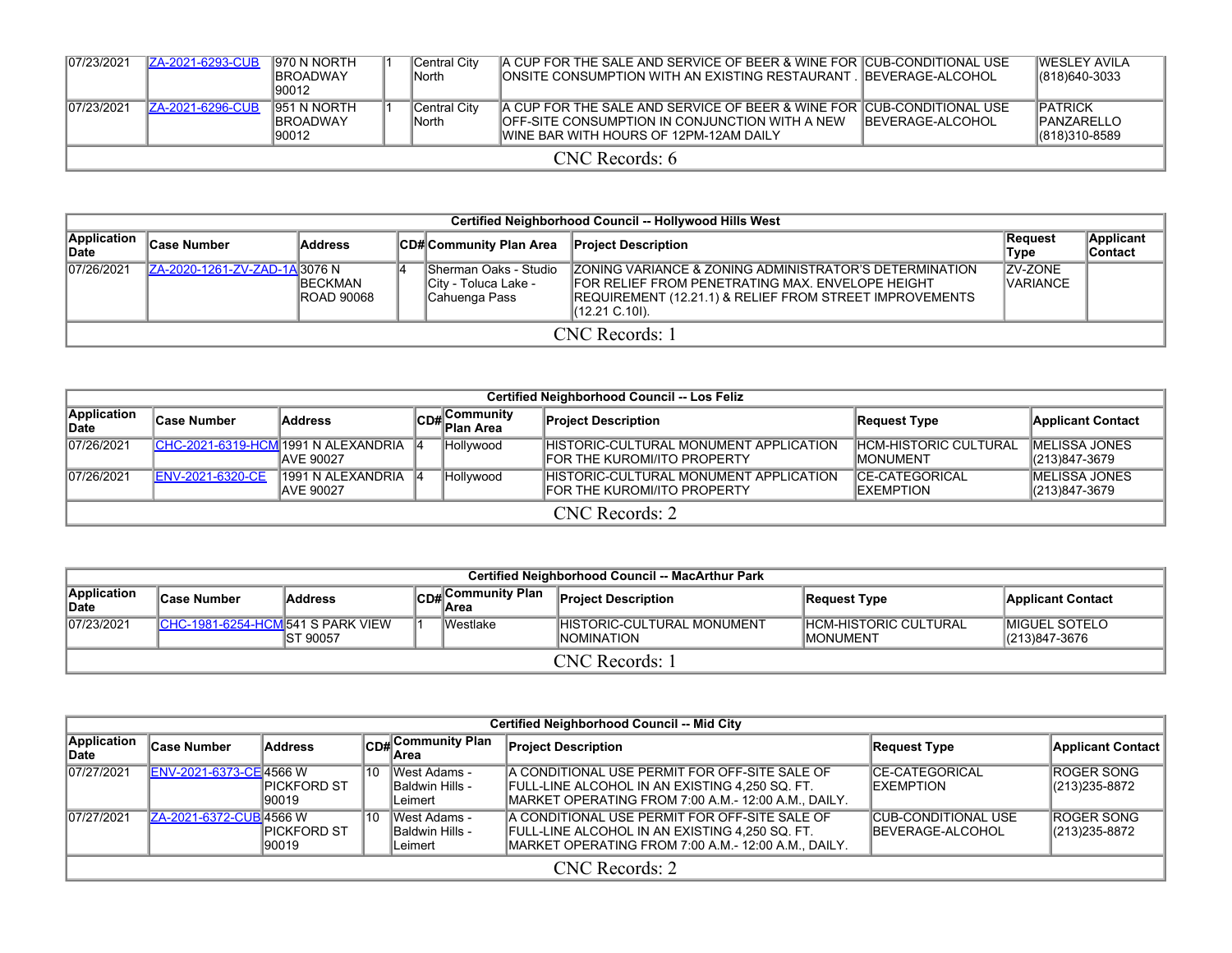|                      | Certified Neighborhood Council -- North Westwood |                                |  |                            |                                                                                                                                                                                        |                                               |                      |  |  |  |  |  |  |
|----------------------|--------------------------------------------------|--------------------------------|--|----------------------------|----------------------------------------------------------------------------------------------------------------------------------------------------------------------------------------|-----------------------------------------------|----------------------|--|--|--|--|--|--|
| Application<br>∥Date | <b>Case Number Address</b>                       |                                |  | CD# Community<br>Plan Area | <b>Project Description</b>                                                                                                                                                             | Request Type                                  | Applicant<br>Contact |  |  |  |  |  |  |
| 107/30/2021          | <b>IVTT-82107-1A 10822 W</b>                     | <b>IWILSHIRE BLVD</b><br>90024 |  | <b>IWestwood</b>           | DEVELOPMENT OF A NEW 12-STORY ELDERCARE FACILITY WITH 176 UNITS (53<br>D.U./123 GUEST ROOMS) SHARED AMENITY SPACE W/ EXISTING CHURCH, NEW<br>ICHILDCARE FACILITY/CHURCH ADMIN OFFICES. | <b>IVESTING</b><br>ITENTATIVE<br><b>TRACT</b> |                      |  |  |  |  |  |  |
|                      | CNC Records: 1                                   |                                |  |                            |                                                                                                                                                                                        |                                               |                      |  |  |  |  |  |  |

|                             | Certified Neighborhood Council -- Northridge East |                        |                 |                                           |                                                                                                                                                                                                         |                                              |                                     |  |  |  |  |  |  |
|-----------------------------|---------------------------------------------------|------------------------|-----------------|-------------------------------------------|---------------------------------------------------------------------------------------------------------------------------------------------------------------------------------------------------------|----------------------------------------------|-------------------------------------|--|--|--|--|--|--|
| <b>Application</b><br>∥Date | <b>Case Number</b>                                | <b>Address</b>         |                 | $ CD_{\#} $ Community<br><b>Plan Area</b> | <b>Project Description</b>                                                                                                                                                                              | Request Type                                 | <b>Applicant</b><br>∣Contact        |  |  |  |  |  |  |
| 07/28/2021                  | CPC-2021-6426-GPA 18111 W                         | INORDHOFF ST<br>191330 | 12              | Northridge                                | CHANGE THE DESIGNATION OF THE LINDLEY AVENUE &<br>CHANGING THE CLASSIFICATION SEGMENT OF ETIWANDA<br>AVENUE, CONTAINED WITHIN THE CAMPUS BOUNDARIES OF THE<br>UNIVERSITY BETWEEN HALSTED & VINCENNES ST | <b>GPA-GENERAL PLAN</b><br><b>IAMENDMENT</b> | <b>MATT GOULET</b><br>(213)457-7179 |  |  |  |  |  |  |
| 07/28/2021                  | ENV-2021-6427-EAF 18111 W                         | INORDHOFF ST<br>191330 | $\overline{12}$ | Northridge                                | CHANGE THE DESIGNATION OF THE LINDLEY AVENUE &<br>CHANGING THE CLASSIFICATION SEGMENT OF ETIWANDA<br>AVENUE, CONTAINED WITHIN THE CAMPUS BOUNDARIES OF THE<br>UNIVERSITY BETWEEN HALSTED & VINCENNES ST | IEAF-ENVIRONMENTAL<br><b>IASSESSMENT</b>     | IMATT GOULET<br>(213)457-7179       |  |  |  |  |  |  |
|                             | $CNC$ Records: 2                                  |                        |                 |                                           |                                                                                                                                                                                                         |                                              |                                     |  |  |  |  |  |  |

|                      | Certified Neighborhood Council -- Northridge South                                        |  |  |  |                                                                                                                                                  |                        |                              |  |  |  |  |  |  |
|----------------------|-------------------------------------------------------------------------------------------|--|--|--|--------------------------------------------------------------------------------------------------------------------------------------------------|------------------------|------------------------------|--|--|--|--|--|--|
| Application<br>∥Date | ⊿∣Community<br>lCD#∣ <sup>COm.</sup><br>Plan Area<br><b>Address</b><br><b>Case Number</b> |  |  |  | <b>Project Description</b>                                                                                                                       | Request Type           | <b>Applicant Contact</b>     |  |  |  |  |  |  |
| 07/20/2021           | Northridge<br>112<br><b>JAA-2021-6100-PMEX16814 W</b><br><b>IRAYEN ST</b><br>191343       |  |  |  | <b>IAPPLICATION FOR A PARCEL MAP EXEMPTION TO ADJUST THE</b><br>LOT LINES BETWEEN 2 LOTS (LOT 1: TRACT 35829, LOT 6: TRACT  ∣EXEMPTION<br>35829) | <b>PMEX-PARCEL MAP</b> | DAVID DAOUD<br>(818)512-9830 |  |  |  |  |  |  |
|                      |                                                                                           |  |  |  | <b>CNC</b> Records: 1                                                                                                                            |                        |                              |  |  |  |  |  |  |

|                      | <b>Certified Neighborhood Council -- Reseda</b> |                                         |     |                            |                                                                                                                                 |                                                        |                               |  |  |  |  |  |  |
|----------------------|-------------------------------------------------|-----------------------------------------|-----|----------------------------|---------------------------------------------------------------------------------------------------------------------------------|--------------------------------------------------------|-------------------------------|--|--|--|--|--|--|
| Application<br>∥Date | ∣Case Number                                    | <b>Address</b>                          |     | CD#Community<br>Plan Area  | <b>Project Description</b>                                                                                                      | Request Type                                           | <b>Applicant Contact</b>      |  |  |  |  |  |  |
| 07/23/2021           | <b>ENV-2021-6280-CE</b>                         | 17711 W<br><b>ISATICOY ST</b><br>191335 | '12 | Reseda - West<br> Van Nuvs | CONDITIONAL USE ALCOHOLIC BEVERAGE REQUEST TO<br><b>JADD BEER AND WINE SERVICE TO AN EXISTING</b><br>IRESTAURANT.               | ICE-CATEGORICAL<br><b>IEXEMPTION</b>                   | IALEX WOO<br>$ (213)228-3288$ |  |  |  |  |  |  |
| 07/23/2021           | ZA-2009-332-CUB-PA217711 W                      | <b>ISATICOY ST</b><br>191335            | 12  | Reseda - West<br> Van Nuvs | A CUP FOR THE CONTINUED SALE AND DISPENSING OF<br>BEER & WINE FOR ON-SITE CONSUMPTION WITH AN<br>EXISTING 1,046 SF. RESTAURANT. | <b>CUB-CONDITIONAL USE</b><br><b>IBEVERAGE-ALCOHOL</b> |                               |  |  |  |  |  |  |
|                      |                                                 |                                         |     |                            | CNC Records: 2                                                                                                                  |                                                        |                               |  |  |  |  |  |  |

**Certified Neighborhood Council -- Silver Lake**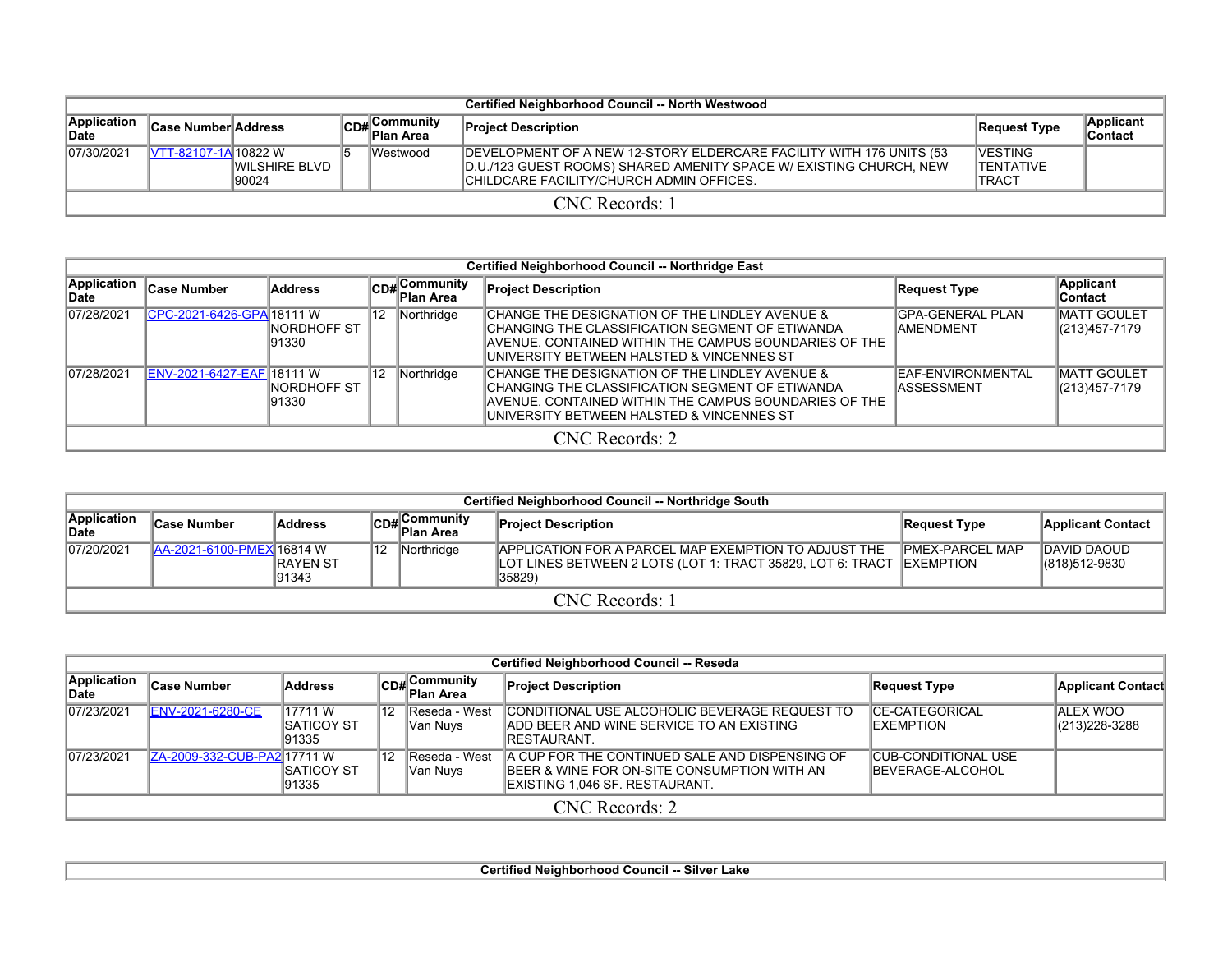| <b>Application</b><br>Date | ∣Case Number               | <b>Address</b>                                |    | lArea                                           | CD#Community Plan Project Description                                                                                                                                                    | <b>Request Type</b>                                     | <b>Applicant Contact</b>                          |
|----------------------------|----------------------------|-----------------------------------------------|----|-------------------------------------------------|------------------------------------------------------------------------------------------------------------------------------------------------------------------------------------------|---------------------------------------------------------|---------------------------------------------------|
| 07/21/2021                 | <b>ENV-2021-6146-CE</b>    | 705N<br><b>BENTON</b><br>IWAY 90026           | 13 | Silver Lake -<br>Echo Park -<br>Elysian Valley  | <b>ZAA TO PERMIT A 12-FOOT FRONT YARD</b><br>SETBACK IN LIEU OF THE REQUIRED 15 FEET IN<br>ICONJ W/ THE CONSTRUCTION OF A NEW SFD<br>AND DUPLEX IN THE RD2-1VL ZONE.                     | <b>CE-CATEGORICAL EXEMPTION</b>                         | <b>ZENNA LIM</b><br>(310)597-9030                 |
| 07/27/2021                 | ENV-2021-6349-CE           | 2856 W<br>ISUNSET<br>BLVD 90026               | 13 | Silver Lake -<br>Echo Park -<br>Elysian Valley  | ADDITION OF WINE TASTING TO AN EXISTING<br>960 SQ. FT. WINE STORE MARKET OPERATING<br>FROM 11:00 A.M. - 11:00 P.M., DAILY.                                                               | <b>CE-CATEGORICAL EXEMPTION</b>                         | <b>MARGARET</b><br><b>TAYLOR</b><br>(818)398-2740 |
| 07/28/2021                 | ZA-2021-1634-CUB-1A        | 2894 W<br><b>IROWENA</b><br><b>JAVE 90039</b> | ۱4 | Silver Lake -<br>lEcho Park -<br>Elysian Valley | A CUP FOR THE SALE OF SERVICE OF A BEER<br>FOR ON & OFFSITE CONSUMPTION IN<br>ICONJUNCTION WITH A NEW 920 SF. COFFEE<br><b>ISHOP</b>                                                     | <b>CUB-CONDITIONAL USE</b><br>IBEVERAGE-ALCOHOL         |                                                   |
| 07/21/2021                 | ZA-2021-6145-ZAA-HCA 705 N | <b>BENTON</b><br>WAY 90026                    | 13 | Silver Lake -<br>lEcho Park -<br>Elysian Valley | ZAA TO PERMIT A 12-FOOT FRONT YARD<br>SETBACK IN LIEU OF THE REQUIRED 15 FEET IN LINE ADJMNTS GT 20% (SLIGHT<br>CONJ W/ THE CONSTRUCTION OF A NEW SFD<br>AND DUPLEX IN THE RD2-1VL ZONE. | ZAA-AREA,HEIGHT,YARD,AND BLDG <br><b>MODIFICATIONS)</b> | IZENNA LIM<br>(310)597-9030                       |
| 07/27/2021                 | ZA-2021-6348-CUB           | 2856W<br>ISUNSET<br>BLVD 90026                | 13 | Silver Lake -<br>lEcho Park -<br>Elysian Valley | ADDITION OF WINE TASTING TO AN EXISTING<br>960 SQ. FT. WINE STORE MARKET OPERATING<br>FROM 11:00 A.M. - 11:00 P.M., DAILY.                                                               | <b>CUB-CONDITIONAL USE</b><br> BEVERAGE-ALCOHOL         | <b>MARGARET</b><br><b>TAYLOR</b><br>(818)398-2740 |
|                            |                            |                                               |    |                                                 | CNC Records: 5                                                                                                                                                                           |                                                         |                                                   |

|                            | <b>Certified Neighborhood Council -- South Central</b> |                              |    |                          |                                                                                                  |                                             |                                        |  |  |  |  |  |  |
|----------------------------|--------------------------------------------------------|------------------------------|----|--------------------------|--------------------------------------------------------------------------------------------------|---------------------------------------------|----------------------------------------|--|--|--|--|--|--|
| Application<br><b>Date</b> | <b>Case Number</b>                                     | Address                      |    |                          | CD# Community Plan Project Description                                                           | Request Type                                | <b>Applicant Contact</b>               |  |  |  |  |  |  |
| 07/21/2021                 | CHC-2021-6169-HCM 3401 S CENTRAL                       | IAVE 90011                   | 9  | Southeast Los<br>Angeles | IHISTORIC-CULTURAL MONUMENT APPLICATION IHCM-HISTORIC CULTURAL<br><b>IFOR FIRE STATION NO 14</b> | IMONUMENT                                   | <b>IMELISSA JONES</b><br>(213)847-3679 |  |  |  |  |  |  |
| 07/21/2021                 | <b>ENV-2021-6170-CE</b>                                | 3401 S CENTRAL<br>IAVE 90011 | 19 | Southeast Los<br>Angeles | HISTORIC-CULTURAL MONUMENT APPLICATION ICE-CATEGORICAL<br><b>IFOR FIRE STATION NO 14</b>         | <b>IEXEMPTION</b>                           | <b>IMELISSA JONES</b><br>(213)847-3679 |  |  |  |  |  |  |
| 07/22/2021                 | <b>ENV-2021-6211-CE</b>                                | 1151 E 22ND ST<br>90011      | 19 | Southeast Los<br>Angeles | INEW 13 FEET BY 20 FEET DRIVEWAY IN THE<br>IFRONT YARD.                                          | <b>ICE-CATEGORICAL</b><br><b>IEXEMPTION</b> | JO HELEN SHUMATE<br>(213)841-1010      |  |  |  |  |  |  |
|                            | CNC Records: 3                                         |                              |    |                          |                                                                                                  |                                             |                                        |  |  |  |  |  |  |

|                      |                                      |                                    | <b>Certified Neighborhood Council -- Studio City</b> |                                                                                                               |                                               |                                           |
|----------------------|--------------------------------------|------------------------------------|------------------------------------------------------|---------------------------------------------------------------------------------------------------------------|-----------------------------------------------|-------------------------------------------|
| Application<br>∣Date | <b>Case Number</b>                   | Address                            | CD# Community Plan Area                              | <b>Project Description</b>                                                                                    | <b>Request Type</b>                           | <b>Applicant Contact</b>                  |
| 07/19/2021           | CPC-2021-6074-DB-SPR-SPP-HCA 12544 W | IVENTURA BLVD<br>91604             |                                                      | Sherman Oaks - Studio City - DENSITY BONUS/SPR/SPP FOR<br>Toluca Lake - Cahuenga Pass NEW MIXED USE BUILDING  | <b>DB-DENSITY BONUS</b>                       | <b>SAMIRA SQUIRES</b><br>(213)924-3236    |
| 07/19/2021           | <b>ENV-2021-6075-EAF</b>             | 12544 W<br>IVENTURA BLVD<br>91604  |                                                      | Sherman Oaks - Studio City -  DENSITY BONUS/SPR/SPP FOR<br>Toluca Lake - Cahuenga Pass NEW MIXED USE BUILDING | <b>EAF-ENVIRONMENTAL</b><br><b>ASSESSMENT</b> | <b>SAMIRA SQUIRES</b><br>(213) 924-3236   |
| 07/19/2021           | <b>VTT-83199-HCA</b>                 | 12544 W<br>IVENTURA BLVD<br>191604 |                                                      | Sherman Oaks - Studio City - DENSITY BONUS/SPR/SPP FOR<br>Toluca Lake - Cahuenga Pass NEW MIXED USE BUILDING  | <b>HCA-HOUSING CRISIS ACT</b>                 | <b>SAMIRA SQUIRES</b><br>$ (213)924-3236$ |
|                      |                                      |                                    | CNC Records: 3                                       |                                                                                                               |                                               |                                           |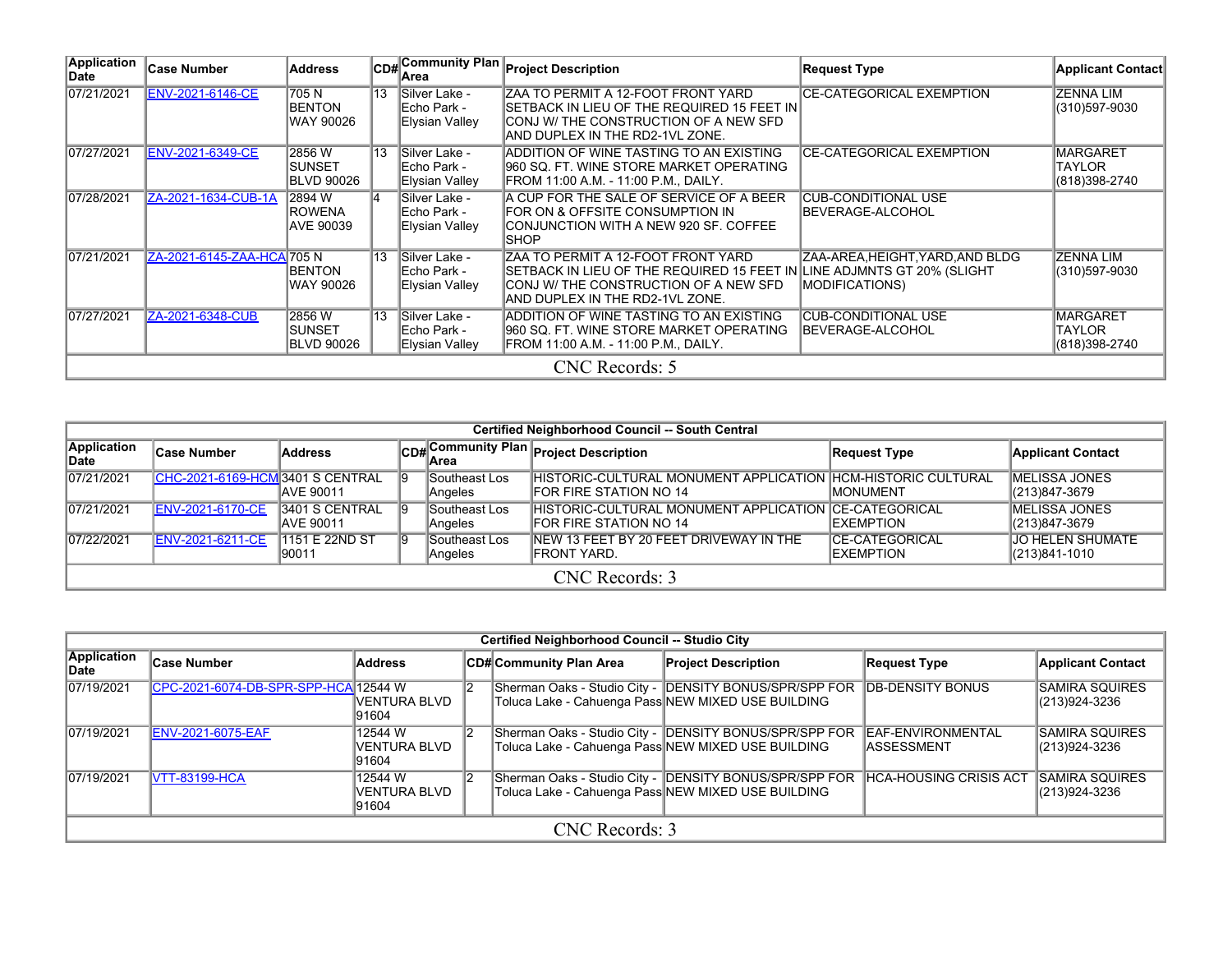|                            | Certified Neighborhood Council -- Tarzana |                                       |                |                                  |                                                                                                                                                                                 |                                            |                                                                                   |  |  |  |  |  |  |
|----------------------------|-------------------------------------------|---------------------------------------|----------------|----------------------------------|---------------------------------------------------------------------------------------------------------------------------------------------------------------------------------|--------------------------------------------|-----------------------------------------------------------------------------------|--|--|--|--|--|--|
| <b>Application</b><br>Date | Case Number                               | <b>Address</b>                        |                | CD#Community<br><b>Plan Area</b> | <b>Project Description</b>                                                                                                                                                      | <b>Request Type</b>                        | <b>Applicant Contact</b>                                                          |  |  |  |  |  |  |
| 07/23/2021                 | ENV-2021-6276-CE                          | 5442 N<br>YOLANDA AVE<br>91356        | $\overline{3}$ | Encino -<br>Tarzana              | A MPA FOR THE SALE & DISPENSING OF A FULL LINE<br>OF ALCOHOL FOR ON-SITE CONSUMPTION WITH A NEW IEXEMPTION<br>3,428 SF. RESTAURANT APPROVED UNDER CASE NO<br>IZA-2020-1487-MCUP | <b>CE-CATEGORICAL</b>                      | <b>BRETT ENGSTROM</b><br>(213)993-7350                                            |  |  |  |  |  |  |
| 07/29/2021                 | <b>ENV-2021-6452-CE</b>                   | 18603W<br>TOPHAM ST<br>91335          | $\mathbf{R}$   | Reseda -<br>West Van<br>Nuys     | DOG WELLNESS AND BOARDING FACILITY                                                                                                                                              | <b>CE-CATEGORICAL</b><br><b>IEXEMPTION</b> | <b>ALICIA BARTLEY</b><br>(818)933-0200                                            |  |  |  |  |  |  |
| 07/29/2021                 | <b>ENV-2021-6454-CE</b>                   | 18706W<br><b>HATTERAS ST</b><br>91356 | 13             | Encino -<br>Tarzana              | CONTINUED USE AND MAINTENANCE OF AN EXISTING<br>IPRE-SCHOOL WITH A MAXIMUM ENROLMENT OF 80<br><b>CHILDREN</b>                                                                   | <b>CE-CATEGORICAL</b><br><b>EXEMPTION</b>  | <b>LEE A-CALIFORNIA</b><br><b>PROPERTY</b><br><b>CONSULTANTS</b><br>(818)996-0204 |  |  |  |  |  |  |
| 07/29/2021                 | ZA-2010-1574-CU-ZV-ZAA-PA1 18706 W        | HATTERAS ST<br>91356                  | 13             | Encino -<br>Tarzana              | PLAN APPROVAL (PER 12.24 M) FOR THE RENEWAL OF<br>CONDITIONAL USE PERMIT (ZA-2010-1574-CU-ZV-ZAA)<br>FOR AN EXISTING PRE-SCHOOL ON THE RA-1 ZONE.                               | <b>CU-CONDITIONAL</b><br><b>USE</b>        |                                                                                   |  |  |  |  |  |  |
| 07/23/2021                 | ZA-2021-6275-MPA                          | 5442 N<br>YOLANDA AVE<br>91356        | 13             | Encino -<br>Tarzana              | A MPA FOR THE SALE & DISPENSING OF A FULL LINE<br>OF ALCOHOL FOR ON-SITE CONSUMPTION WITH A NEW APPROVAL<br>3,428 SF. RESTAURANT APPROVED UNDER CASE NO<br>IZA-2020-1487-MCUP   | <b>MPA-MASTER PLAN</b>                     | <b>BRETT ENGSTROM</b><br>(213)993-7350                                            |  |  |  |  |  |  |
| 07/29/2021                 | ZA-2021-6451-ZV-CU                        | 18603W<br>TOPHAM ST<br>91335          | 13             | Reseda -<br>West Van<br>Nuys     | DOG WELLNESS AND BOARDING FACILITY                                                                                                                                              | <b>ZV-ZONE VARIANCE ALICIA BARTLEY</b>     | (818)933-0200                                                                     |  |  |  |  |  |  |
|                            |                                           |                                       |                |                                  | CNC Records: 6                                                                                                                                                                  |                                            |                                                                                   |  |  |  |  |  |  |

|                      | Certified Neighborhood Council -- Valley Village |                           |  |                           |                                                                                                                                                                                                                                         |                                                                          |                                                     |  |  |  |  |  |  |
|----------------------|--------------------------------------------------|---------------------------|--|---------------------------|-----------------------------------------------------------------------------------------------------------------------------------------------------------------------------------------------------------------------------------------|--------------------------------------------------------------------------|-----------------------------------------------------|--|--|--|--|--|--|
| Application<br>∥Date | ∣Case Number                                     | Address                   |  | CD#Community<br>Plan Area | <b>Project Description</b>                                                                                                                                                                                                              | <b>Request Type</b>                                                      | <b>Applicant Contact</b>                            |  |  |  |  |  |  |
| 07/28/2021           | DIR-2021-6417-SPP 5309 N                         | <b>IBEN AVE</b><br>191607 |  | Valley Village            | North Hollywood PROPOSED TWO 3-STORY DUPLEXES INCLUDING ONE (1)<br>ATTACHED ADU IN REAR YARD FOR A TOTAL OF 5 UNITS. BOTH<br><b>IDUPLEXES INCLUDE 2 TANDEM 2-CAR PARKING GARAGE.</b><br>IPROJECT INCLUDES DEMOLITION OF EXISTING SFD.   | <b>SPP-SPECIFIC PLAN</b><br><b>IPROJECT PERMIT</b><br><b>ICOMPLIANCE</b> | <b>SERENA</b><br><b>ISHLOMOF</b><br>(310) 780-1146  |  |  |  |  |  |  |
| 07/28/2021           | ENV-2021-6418-CE 5309 N                          | <b>IBEN AVE</b><br>191607 |  | · Valley Village          | North Hollywood   PROPOSED TWO 3-STORY DUPLEXES INCLUDING ONE (1)<br>ATTACHED ADU IN REAR YARD FOR A TOTAL OF 5 UNITS. BOTH<br><b>IDUPLEXES INCLUDE 2 TANDEM 2-CAR PARKING GARAGE.</b><br>IPROJECT INCLUDES DEMOLITION OF EXISTING SFD. | ICE-CATEGORICAL<br><b>IEXEMPTION</b>                                     | <b>ISERENA</b><br><b>ISHLOMOF</b><br>(310) 780-1146 |  |  |  |  |  |  |
|                      |                                                  |                           |  |                           | CNC Records: 2                                                                                                                                                                                                                          |                                                                          |                                                     |  |  |  |  |  |  |

|                            | Certified Neighborhood Council -- Van Nuys    |                              |  |                                                    |                                                                                                                                                                                                                                                  |                                                                    |                                   |  |  |  |  |  |  |  |
|----------------------------|-----------------------------------------------|------------------------------|--|----------------------------------------------------|--------------------------------------------------------------------------------------------------------------------------------------------------------------------------------------------------------------------------------------------------|--------------------------------------------------------------------|-----------------------------------|--|--|--|--|--|--|--|
| Application<br><b>Date</b> | <b>Case Number</b>                            | <b>Address</b>               |  | $\left \mathsf{CDH}\right $ Community<br>Plan Area | <b>Project Description</b>                                                                                                                                                                                                                       | Request Type                                                       | <b>Applicant Contact</b>          |  |  |  |  |  |  |  |
| 07/20/2021                 | <b>DIR-2021-6087-TOC-SPR-HCA 7050 N VAN 6</b> | <b>INUYS BLVDI</b><br>191405 |  | Van Nuvs -<br><b>Oaks</b>                          | <b>IDEMOLISH EXISTING STRUCTURES FOR THE</b><br>North Sherman CONSTRUCTION OF A 299,723SF, 6-STORY, MIXED-USE<br><b>IDEVELOPMENT CONTAINING 322 RESIDENTIAL UNITS</b><br>(11% RESERVED FOR EXTREMELY LOW INCOME) AND<br>4,105SF OF RETAIL SPACE. | <b>TOC-TRANSIT ORIENTED ROSENHEIM &amp;</b><br><b>ICOMMUNITIES</b> | ASSOCIATES, INC.<br>(818)716-2767 |  |  |  |  |  |  |  |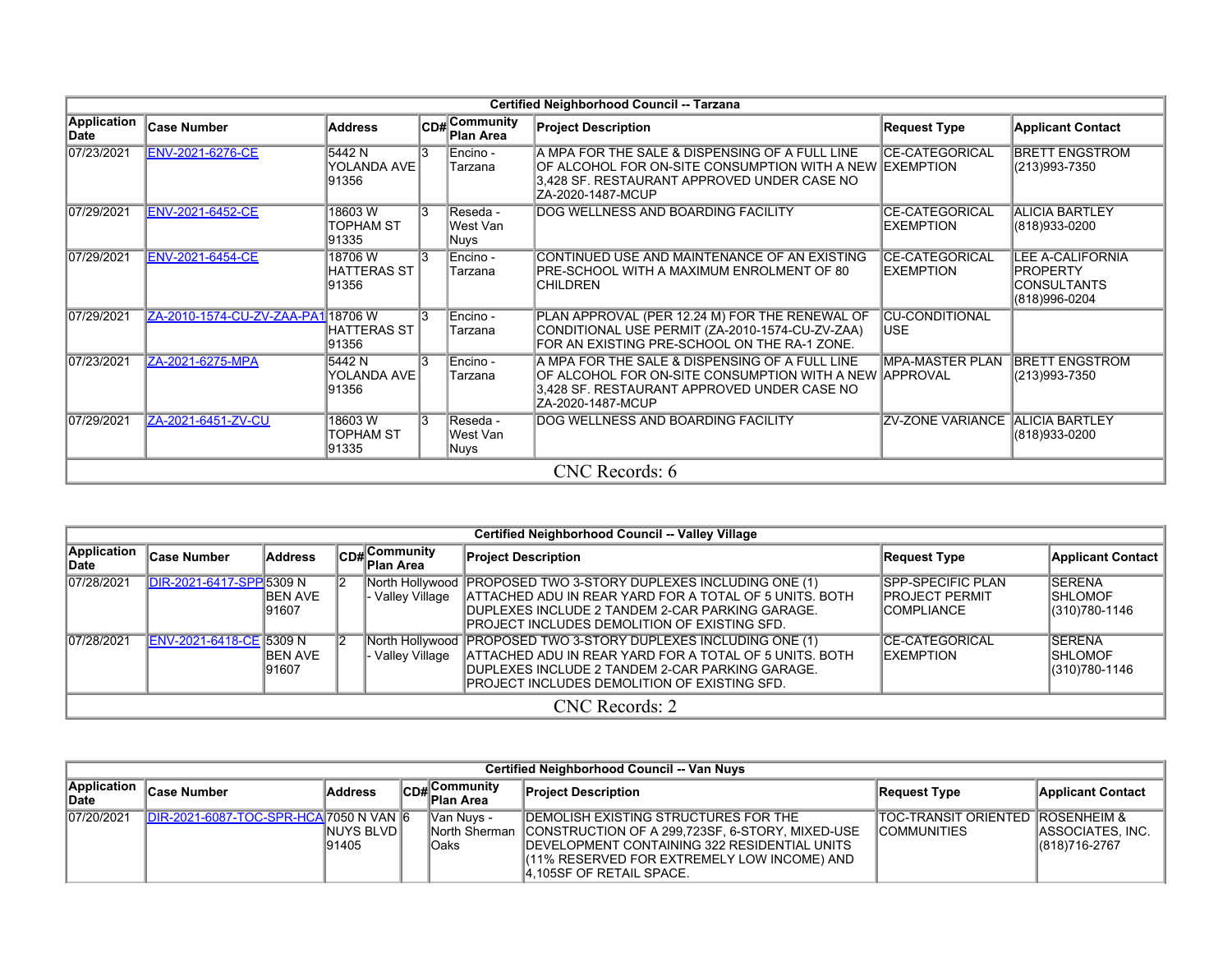| 07/20/2021 | <b>IENV-2021-6088-EAF</b> | 7050 N VAN 6<br>INUYS BLVDI<br>191405 | Van Nuvs -<br>lOaks | <b>IDEMOLISH EXISTING STRUCTURES FOR THE</b><br><b>INorth Sherman ICONSTRUCTION OF A 299.723SF, 6-STORY, MIXED-USE</b><br><b>IDEVELOPMENT CONTAINING 322 RESIDENTIAL UNITS</b><br>(11% RESERVED FOR EXTREMELY LOW INCOME) AND<br><b>4.105SF OF RETAIL SPACE.</b> | <b>IEAF-ENVIRONMENTAL</b><br><b>IASSESSMENT</b> | <b>ROSENHEIM &amp;</b><br>IASSOCIATES. INC.<br>$ (818)716-2767$ |  |  |  |  |  |  |
|------------|---------------------------|---------------------------------------|---------------------|------------------------------------------------------------------------------------------------------------------------------------------------------------------------------------------------------------------------------------------------------------------|-------------------------------------------------|-----------------------------------------------------------------|--|--|--|--|--|--|
|            | CNC Records: 2            |                                       |                     |                                                                                                                                                                                                                                                                  |                                                 |                                                                 |  |  |  |  |  |  |

|                            | <b>Certified Neighborhood Council -- Venice</b> |                                         |    |                                              |                                                                                                                                                                                                                             |                                                 |                                                                            |  |  |  |  |  |  |
|----------------------------|-------------------------------------------------|-----------------------------------------|----|----------------------------------------------|-----------------------------------------------------------------------------------------------------------------------------------------------------------------------------------------------------------------------------|-------------------------------------------------|----------------------------------------------------------------------------|--|--|--|--|--|--|
| <b>Application</b><br>Date | <b>Case Number</b>                              | <b>Address</b>                          |    | CD# <sup>Community</sup><br><b>Plan Area</b> | <b>Project Description</b>                                                                                                                                                                                                  | <b>Request Type</b>                             | <b>Applicant Contact</b>                                                   |  |  |  |  |  |  |
| 07/23/2021                 | <b>AA-2017-568-PMLA-SL-EXT</b>                  | <b>628 E SUNSET</b><br><b>AVE 90291</b> |    | 11 Venice                                    | DEMOLITION OF TWO (2) SINGLE FAMILY RESIDENCES,<br>CONSTRUCTION OF TWO (2) NEW SINGLE FAMILY<br><b>IRESIDENCES UNDER SMALL LOT SUBDIVISION</b><br>ORDINANCE.                                                                | <b>PMLA-PARCEL MAP</b>                          |                                                                            |  |  |  |  |  |  |
| 07/20/2021                 | DIR-2021-6120-CDP-MEL-HCA 335 S 5TH AVE         | 90291                                   |    | 11 Venice                                    | THE DEMOLITION OF TWO EXISTING SINGLE-FAMILY<br>DWELLINGS AND ACCESSORY STRUCTURE AND<br>CONSTRUCTION, USE, AND MAINTENANCE OF A<br>SINGLE-FAMILY DWELLING AND DETACHED GARAGE<br>WITH AN ACCESSORY DWELLING UNIT.          | CDP-COASTAL<br>DEVELOPMENT PERMIT MATT GAGNON   | <b>MATT GAGNON.</b><br>STUDIO, LLC<br>(213) 221-1334                       |  |  |  |  |  |  |
| 07/21/2021                 | <b>DIR-2021-6159-CDP-MEL</b>                    | 707 E<br><b>CRESTMOORE</b><br>PL 90291  | 11 | Venice                                       | CONVERSION OF AN EXISTING 460 SF DETACHED<br>RECREATION ROOM TO AN ACCESSORY DWELLING<br><b>UNIT</b>                                                                                                                        | CDP-COASTAL<br>DEVELOPMENT PERMIT (310)838-0180 | <b>SUSAN STEINBERG</b>                                                     |  |  |  |  |  |  |
| 07/22/2021                 | <b>DIR-2021-6190-SPP</b>                        | <b>58 E PALOMA</b><br>AVE 90291         |    | 11 Venice                                    | ADD NEW WINDOW OPENING WITH A NEW WINDOW ON SPP-SPECIFIC PLAN<br>THE SECOND FLOOR THAT REPLICATES THE<br>WINDOWS ON THE RIGHT AND LEFT OF IT. SAME SIZE,<br> SHAPE, DESIGN, ETC.                                            | <b>PROJECT PERMIT</b><br><b>COMPLIANCE</b>      | <b>NASIM KABLAN</b><br>(646)246-5286                                       |  |  |  |  |  |  |
| 07/20/2021                 | <b>ENV-2021-6121-CE</b>                         | 335 S 5TH AVE<br>90291                  |    | 11 Venice                                    | THE DEMOLITION OF TWO EXISTING SINGLE-FAMILY<br>DWELLINGS AND ACCESSORY STRUCTURE AND<br>CONSTRUCTION, USE, AND MAINTENANCE OF A<br>SINGLE-FAMILY DWELLING AND DETACHED GARAGE<br>WITH AN ACCESSORY DWELLING UNIT.          | <b>CE-CATEGORICAL</b><br><b>EXEMPTION</b>       | <b>MATT GAGNON,</b><br><b>MATT GAGNON</b><br>STUDIO, LLC<br>(213) 221-1334 |  |  |  |  |  |  |
| 07/21/2021                 | ENV-2021-6160-CE                                | 707 E<br><b>CRESTMOORE</b><br>PL 90291  | 11 | Venice                                       | CONVERSION OF AN EXISTING 460 SF DETACHED<br>RECREATION ROOM TO AN ACCESSORY DWELLING<br><b>UNIT</b>                                                                                                                        | <b>CE-CATEGORICAL</b><br><b>EXEMPTION</b>       | <b>SUSAN STEINBERG</b><br>(310)838-0180                                    |  |  |  |  |  |  |
| 07/22/2021                 | <b>ENV-2021-6191-CE</b>                         | <b>58 E PALOMA</b><br>AVE 90291         |    | 11 Venice                                    | ADD NEW WINDOW OPENING WITH A NEW WINDOW ON CE-CATEGORICAL<br>THE SECOND FLOOR THAT REPLICATES THE<br>WINDOWS ON THE RIGHT AND LEFT OF IT. SAME SIZE.<br>SHAPE, DESIGN, ETC.                                                | <b>EXEMPTION</b>                                | <b>NASIM KABLAN</b><br>(646) 246-5286                                      |  |  |  |  |  |  |
| 07/22/2021                 | <b>VTT-82288-2A</b>                             | 2102 S PACIFIC<br>AVE 90291             |    | 11 Venice                                    | DEMOLITION OF AN EXISTING 4 RESIDENTIAL UNITS<br>AND THE CONSTRUCTION. USE &MAINTENANCE OF AN TRACT<br>A MIXED-USE AFFORDABLE HOUSING DEVELOPMENT<br>CONSISTING 140 DWELLING UNITS INCLUDING 7ELI,<br>129LI & 4 MANG UNITS. | <b>VESTING TENTATIVE</b>                        |                                                                            |  |  |  |  |  |  |
|                            |                                                 |                                         |    |                                              | <b>CNC</b> Records: 8                                                                                                                                                                                                       |                                                 |                                                                            |  |  |  |  |  |  |

|                            | <b>Certified Neighborhood Council -- West Adams</b> |                         |    |                         |                                               |                              |                   |  |  |  |  |  |
|----------------------------|-----------------------------------------------------|-------------------------|----|-------------------------|-----------------------------------------------|------------------------------|-------------------|--|--|--|--|--|
| Application<br><b>Date</b> | lCase Number                                        | <b>Address</b>          |    | CD#Community Plan       | <b>Project Description</b>                    | Request Type                 | Applicant Contact |  |  |  |  |  |
| 07/30/2021                 | <b>IDIR-2021-484-TOC-HCA-1A 3514 S</b>              |                         | 10 | <b>IWest Adams -</b>    | <b>A TOC DEVELOPMENT OF 29 UNIT. 5-STORY.</b> | <b>ITOC-TRANSIT ORIENTED</b> |                   |  |  |  |  |  |
|                            |                                                     | <b>CHESAPEAKE AVE I</b> |    | <b>IBaldwin Hills -</b> | IWITH AFFORDABLE UNITS REQUESTING             | <b>COMMUNITIES</b>           |                   |  |  |  |  |  |
|                            |                                                     | 90016                   |    | Leimert                 | <b>IADDITIONAL INCENTIVES.</b>                |                              |                   |  |  |  |  |  |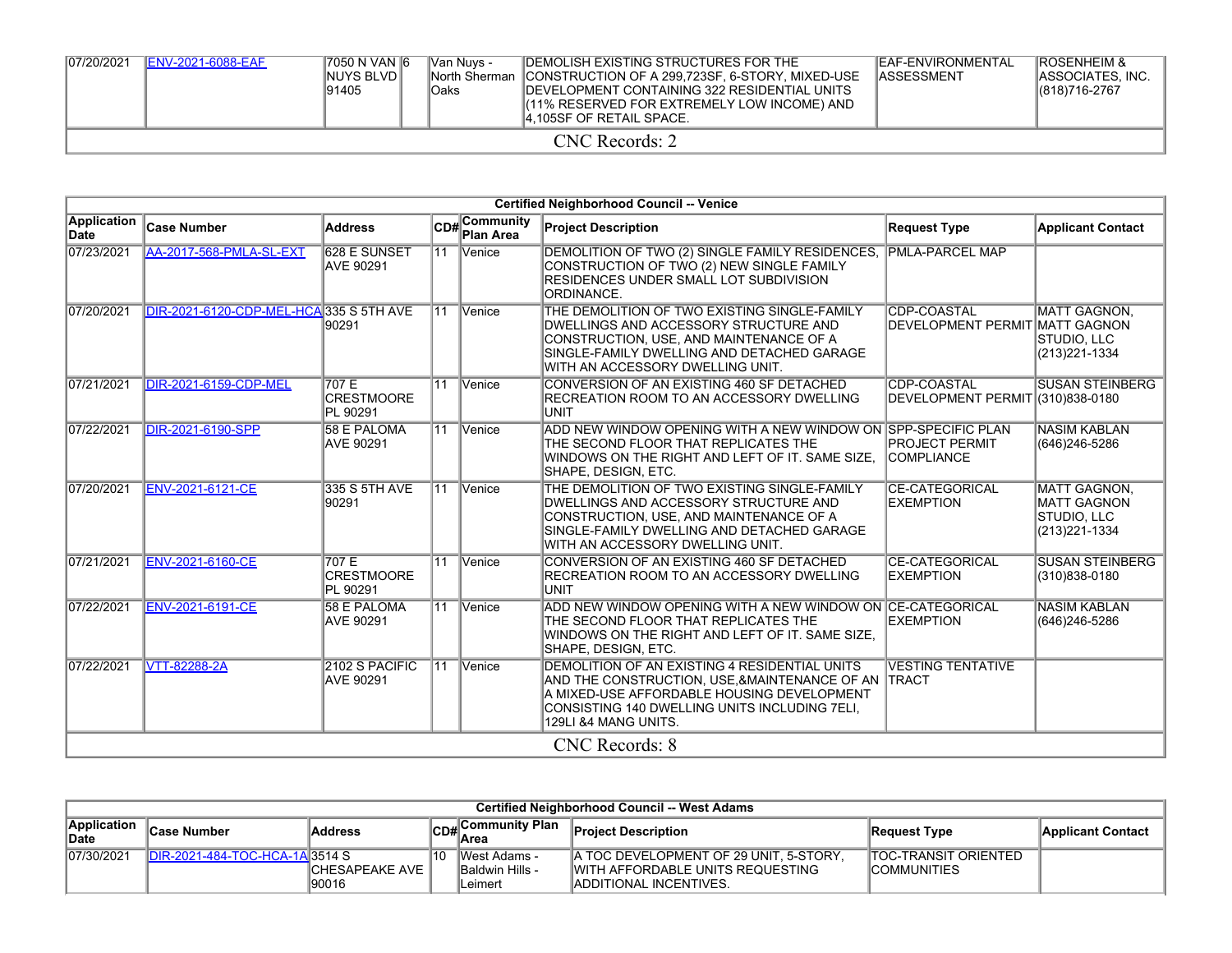| 07/23/2021 | <b>DIR-2021-6289-TOC-HCA</b> | <b>2851 S WEST BLVD 10</b><br>190016 |     | <b>IWest Adams -</b><br>Baldwin Hills -<br>lLeimert       | TOC REVIEW FOR NEW 22-UNIT RESIDENTIAL<br><b>IBUILDING</b>                                                                                      | <b>TOC-TRANSIT ORIENTED</b><br><b>ICOMMUNITIES</b> | DANA SAYLES<br>(310)204-3500                         |  |  |  |  |
|------------|------------------------------|--------------------------------------|-----|-----------------------------------------------------------|-------------------------------------------------------------------------------------------------------------------------------------------------|----------------------------------------------------|------------------------------------------------------|--|--|--|--|
| 07/28/2021 | DIR-2021-6419-TOC-HCA        | 5201 W ADAMS<br><b>IBLVD 90016</b>   | 110 | West Adams -<br><b>Baldwin Hills -</b><br>lLeimert        | THE DEMOLITION OF A COMMERCIAL BUILDING TOC-TRANSIT ORIENTED<br>AND CONSTRUCTION, USE, AND MAINTENANCE COMMUNITIES<br>IOF A MIXED USE BUILDING. |                                                    | <b>MICHAEL</b><br><b>IGONZALES</b><br>(213)279-6965  |  |  |  |  |
| 07/23/2021 | <b>ENV-2021-6290-EAF</b>     | 2851 S WEST BLVD 10<br>190016        |     | <b>IWest Adams -</b><br>Baldwin Hills -<br>lLeimert       | TOC REVIEW FOR NEW 22-UNIT RESIDENTIAL<br><b>IBUILDING</b>                                                                                      | <b>IEAF-ENVIRONMENTAL</b><br><b>ASSESSMENT</b>     | <b>DANA SAYLES</b><br>(310)204-3500                  |  |  |  |  |
| 07/28/2021 | <b>ENV-2021-6420-EAF</b>     | 15201 W ADAMS<br><b>IBLVD 90016</b>  | 110 | <b>West Adams -</b><br><b>Baldwin Hills -</b><br>lLeimert | THE DEMOLITION OF A COMMERCIAL BUILDING IEAF-ENVIRONMENTAL<br>AND CONSTRUCTION, USE, AND MAINTENANCE ASSESSMENT<br>IOF A MIXED USE BUILDING.    |                                                    | <b>MICHAEL</b><br><b>IGONZALES</b><br>(213) 279-6965 |  |  |  |  |
|            | CNC Records: 5               |                                      |     |                                                           |                                                                                                                                                 |                                                    |                                                      |  |  |  |  |

|                            | Certified Neighborhood Council -- Wilshire Center-Koreatown |                                         |          |                           |                                                                                                                                                                                                                     |                                                |                                                       |  |  |
|----------------------------|-------------------------------------------------------------|-----------------------------------------|----------|---------------------------|---------------------------------------------------------------------------------------------------------------------------------------------------------------------------------------------------------------------|------------------------------------------------|-------------------------------------------------------|--|--|
| <b>Application</b><br>Date | <b>Case Number</b>                                          | <b>Address</b>                          |          | CD#Community<br>Plan Area | <b>Project Description</b>                                                                                                                                                                                          | <b>Request Type</b>                            | <b>Applicant Contact</b>                              |  |  |
| 07/23/2021                 | ENV-2020-151-CE-1A                                          | 715 S<br><b>MARIPOSA</b><br>AVE 90005   | $10^{-}$ | <b>Wilshire</b>           | CONSTRUCTION OF NEW 44 UNIT APT BLDG (39MR AND<br>5EL). TOC TIER 3 PROJECT REQUESTING 3 INCENTIVES: 1.<br>FRONT AND REAR YARD REDUCTION 2. SIDES YARD<br>REDUCTION 3. OPEN SPACE REDUCTION.                         | <b>CE-CATEGORICAL</b><br><b>IEXEMPTION</b>     |                                                       |  |  |
| 07/23/2021                 | <b>ENV-2021-6288-CE</b>                                     | 3250 W<br><b>WILSHIRE</b><br>BLVD 90010 | $10^{-}$ | <b>Wilshire</b>           | A CUP FOR THE SALE AND SERVICE OF A FULL LINE OF<br>ALCOHOL FOR ONSITE CONSUMPTION WITH AN EXISTING<br>RESTAURANT WITH LIVE ENTERTAINMENT                                                                           | <b>CE-CATEGORICAL</b><br><b>EXEMPTION</b>      | <b>KRISTA GARRITANO</b><br>(310)975-8588              |  |  |
| 07/28/2021                 | <b>ENV-2021-6423-CE</b>                                     | 528 S<br>WESTERN<br>AVE 90020           | 10       | Wilshire                  | A CONDITIONAL USE PERMIT FOR A FULL-LINE ALCOHOL<br>DISPENSING FOR ON-SITE CONSUMPTION IN<br>CONJUNCTION WITH AN EXISTING 7,359 SQ. FT.<br>RESTAURANT WITH THREE PATIOS AREAS, TWO KARAOKE<br>ROOMS ON SECOND FLOOR | <b>CE-CATEGORICAL</b><br><b>EXEMPTION</b>      | ERIKA DIAZ, WOODS<br>DIAZ GROUP. LLC<br>(909)895-7300 |  |  |
| 07/23/2021                 | ZA-2021-6287-CUB-CUX 3250 W                                 | WILSHIRE<br>BLVD 90010                  | 10       | Wilshire                  | A CUP FOR THE SALE AND SERVICE OF A FULL LINE OF<br>ALCOHOL FOR ONSITE CONSUMPTION WITH AN EXISTING<br>RESTAURANT WITH LIVE ENTERTAINMENT                                                                           | <b>CUB-CONDITIONAL USE</b><br>BEVERAGE-ALCOHOL | <b>KRISTA GARRITANO</b><br>(310)975-8588              |  |  |
| 07/28/2021                 | ZA-2021-6422-CUB                                            | 528 S<br><b>WESTERN</b><br>AVE 90020    | 10       | <b>Wilshire</b>           | A CONDITIONAL USE PERMIT FOR A FULL-LINE ALCOHOL<br>DISPENSING FOR ON-SITE CONSUMPTION IN<br>CONJUNCTION WITH AN EXISTING 7,359 SQ. FT.<br>RESTAURANT WITH THREE PATIOS AREAS, TWO KARAOKE<br>ROOMS ON SECOND FLOOR | <b>CUB-CONDITIONAL USE</b><br>BEVERAGE-ALCOHOL | ERIKA DIAZ, WOODS<br>DIAZ GROUP, LLC<br>(909)895-7300 |  |  |
|                            |                                                             |                                         |          |                           | CNC Records: 5                                                                                                                                                                                                      |                                                |                                                       |  |  |

|                      | Certified Neighborhood Council -- Woodland Hills-Warner Center |                                     |     |                                                                 |                                                                                                                                                                                       |                                                |                                                  |  |  |  |  |
|----------------------|----------------------------------------------------------------|-------------------------------------|-----|-----------------------------------------------------------------|---------------------------------------------------------------------------------------------------------------------------------------------------------------------------------------|------------------------------------------------|--------------------------------------------------|--|--|--|--|
| Application<br>∣Date | <b>Case Number</b>                                             | <b>Address</b>                      | CDH | ∣Communitv Plan<br>lArea                                        | <b>Project Description</b>                                                                                                                                                            | <b>Request Type</b>                            | <b>Applicant</b><br>Contact                      |  |  |  |  |
| 07/22/2021           | APCSV-2021-6207-SPE-CU-SPR-SPP 20032 W                         | <b>IVENTURA</b><br> BLVD 91364      | 13  | Canoga Park -<br>lWinnetka -<br>IWoodland Hills -<br>West Hills | IPROPOSED FREE STANDING APPROXIMATELY<br>1300 SQ FT RESTAURANT INCLUDING A DRIVE<br>THRU. 657 SQ FT PATIO. 33 STAND UP<br>COUNTER SEATS. 32 SIT DOWN SEATS. AND 13<br>PARKING STALLS. | <b>ISPE-SPECIFIC PLAN</b><br><b>IEXCEPTION</b> | <b>RICHARD</b><br><b>HERMAN</b><br>(323)465-7066 |  |  |  |  |
| 07/20/2021           | DIR-2021-6097-DRB-SPP-MSP                                      | 4343 N<br><b>DIVINA ST</b><br>91364 | 13  | Canoga Park -<br>Winnetka -<br>Woodland Hills -<br>West Hills   | 2-STORY SFD WITH ATTACHED 2 CAR GARAGE<br>IWITHIN OUTER MULHOLLAND CORRIDOR                                                                                                           | <b>IDRB-DESIGN REVIEW</b><br><b>IBOARD</b>     | JIAN<br>KERENDIAN<br>(310)920-2626               |  |  |  |  |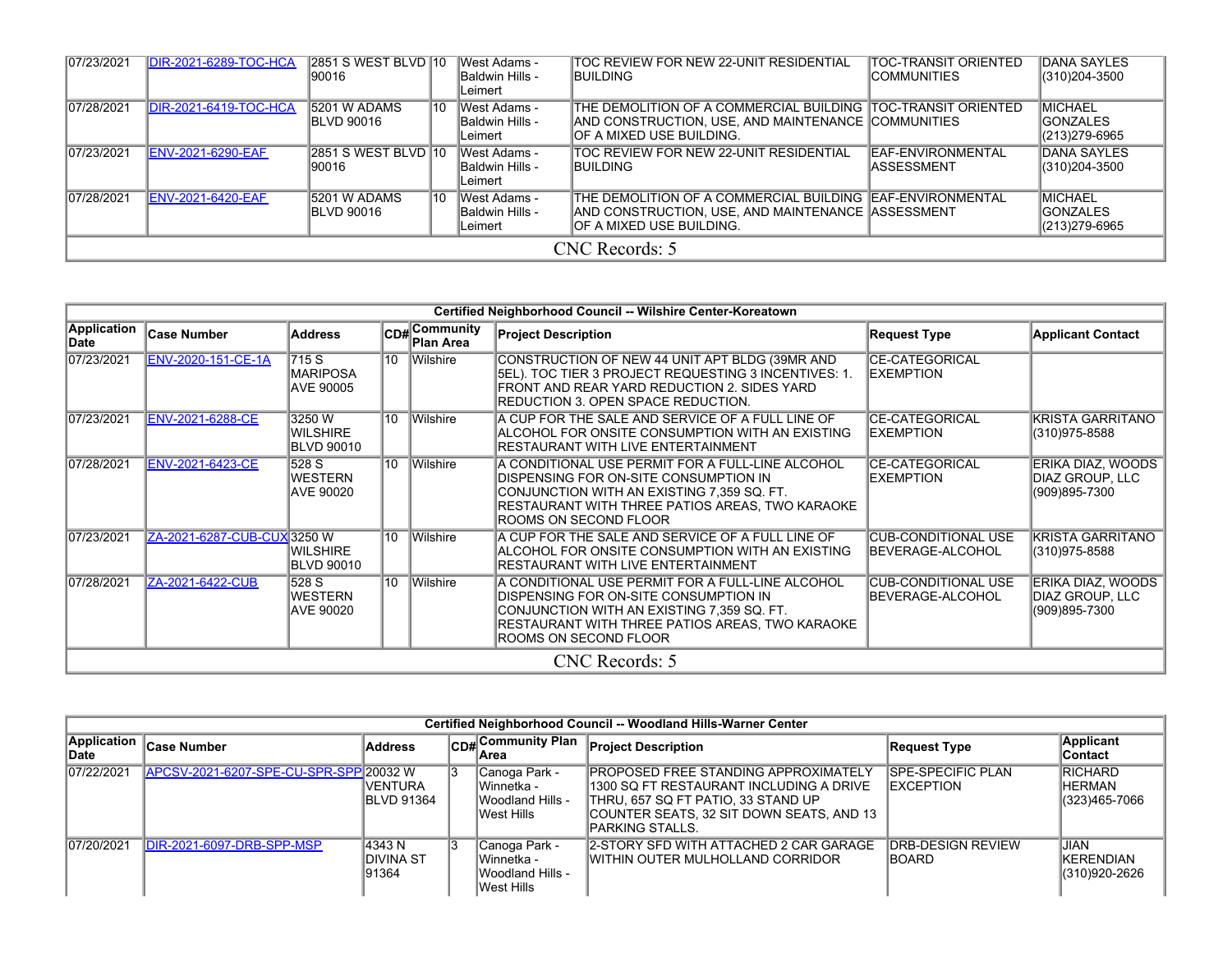| 07/21/2021 | <b>DIR-2021-6140-SPP</b>     | 21016W<br><b>VENTURA</b><br><b>BLVD 91364</b> | 13             | Canoga Park -<br>lWinnetka -<br>Woodland Hills -<br>West Hills | EXPANSION TO EXISTING RESTAURANT/ BAR<br>LOUNGE INTO ADJACENT TENANT SPACE TO<br>CREATE NEW DELI, SIGNAGE REPLACEMENT.                                                                      | <b>SPP-SPECIFIC PLAN</b><br><b>PROJECT PERMIT</b><br><b>COMPLIANCE</b> | <b>ANTONIO</b><br><b>ISIMOS</b><br>(323) 376-4432 |
|------------|------------------------------|-----------------------------------------------|----------------|----------------------------------------------------------------|---------------------------------------------------------------------------------------------------------------------------------------------------------------------------------------------|------------------------------------------------------------------------|---------------------------------------------------|
| 07/23/2021 | DIR-2021-6258-DRB-SPP-MSP    | 4337 N<br>DIVINA ST<br>91364                  | 13             | Canoga Park -<br>lWinnetka -<br>Woodland Hills -<br>West Hills | (N) 2-STORY SFD WITH ATTACHED GARAGE ON<br>A DOWNHILL SLOPE, IN THE MULHOLLAND<br>SCENIC PARKWAY SPECIFIC PLAN                                                                              | <b>DRB-DESIGN REVIEW</b><br><b>BOARD</b>                               | <b>JIAN</b><br>KERENDIAN<br>(310)920-2626         |
| 07/23/2021 | <b>DIR-2021-6274-SPP-HCA</b> | 6036 N<br><b>VARIEL AVE</b><br>91367          | $\overline{3}$ | Canoga Park -<br>Winnetka -<br>Woodland Hills -<br>West Hills  | DEMOITION OF (E) STRUCTURES AND THE<br>CONSTRUCTION OF A NEW, 8-STORY, 220,418SF PROJECT PERMIT<br>BUILDING CONTAINING 228 APARTMENT UNITS<br>AND A 47 ROOM NON-RESIDENTIAL HOTEL.          | <b>SPP-SPECIFIC PLAN</b><br><b>ICOMPLIANCE</b>                         | <b>SHY COHEN</b><br>(858)900-3281                 |
| 07/20/2021 | <b>ENV-2021-6098-CE</b>      | 4343 N<br>DIVINA ST<br>91364                  | 13             | Canoga Park -<br>Winnetka -<br>Woodland Hills -<br>West Hills  | 2-STORY SFD WITH ATTACHED 2 CAR GARAGE<br>WITHIN OUTER MULHOLLAND CORRIDOR                                                                                                                  | <b>CE-CATEGORICAL</b><br><b>EXEMPTION</b>                              | JIAN<br>KERENDIAN<br>(310)920-2626                |
| 07/21/2021 | <b>ENV-2021-6141-CE</b>      | 21016W<br><b>VENTURA</b><br><b>BLVD 91364</b> |                | Canoga Park -<br>Winnetka -<br>Woodland Hills -<br>West Hills  | EXPANSION TO EXISTING RESTAURANT/ BAR<br>LOUNGE INTO ADJACENT TENANT SPACE TO<br>CREATE NEW DELI, SIGNAGE REPLACEMENT.                                                                      | <b>CE-CATEGORICAL</b><br><b>EXEMPTION</b>                              | <b>ANTONIO</b><br><b>SIMOS</b><br>(323) 376-4432  |
| 07/22/2021 | <b>ENV-2021-6208-EAF</b>     | 20032W<br><b>VENTURA</b><br>BLVD 91364        | 13             | Canoga Park -<br>lWinnetka -<br>Woodland Hills -<br>West Hills | <b>PROPOSED FREE STANDING APPROXIMATELY</b><br>1300 SQ FT RESTAURANT INCLUDING A DRIVE<br>THRU, 657 SQ FT PATIO, 33 STAND UP<br>COUNTER SEATS, 32 SIT DOWN SEATS, AND 13<br>PARKING STALLS. | EAF-ENVIRONMENTAL<br><b>ASSESSMENT</b>                                 | <b>RICHARD</b><br><b>HERMAN</b><br>(323)465-7066  |
| 07/23/2021 | <b>ENV-2021-6259-CE</b>      | 4337 N<br><b>DIVINA ST</b><br>91364           | 13             | Canoga Park -<br>lWinnetka -<br>Woodland Hills -<br>West Hills | (N) 2-STORY SFD WITH ATTACHED GARAGE ON<br>A DOWNHILL SLOPE, IN THE MULHOLLAND<br>SCENIC PARKWAY SPECIFIC PLAN                                                                              | <b>CE-CATEGORICAL</b><br><b>EXEMPTION</b>                              | <b>JIAN</b><br>KERENDIAN<br>(310)920-2626         |
|            |                              |                                               |                |                                                                | CNC Records: 9                                                                                                                                                                              |                                                                        |                                                   |

|                      | <b>Certified Neighborhood Council -- None</b> |                                         |     |                                                    |                                                                                                                                                                                          |                                                  |                                        |  |  |
|----------------------|-----------------------------------------------|-----------------------------------------|-----|----------------------------------------------------|------------------------------------------------------------------------------------------------------------------------------------------------------------------------------------------|--------------------------------------------------|----------------------------------------|--|--|
| Application<br>lDate | <b>Case Number</b>                            | Address                                 |     | CD# Community<br>Plan Area                         | <b>Project Description</b>                                                                                                                                                               | Request Type                                     | <b>Applicant Contact</b>               |  |  |
| 07/22/2021           | DIR-2021-6213-CDP-MEL 310 N                   | <b>BELLINO DR I</b><br>190272           | 11۰ | Brentwood -<br><b>IPacific</b><br><b>Palisades</b> | COASTAL DEVELOPMENT PERMIT WITH MELLO ACT<br>COMPLIANCE TO CONSTRUCT A NEW 1,200 SQ. FT.<br>DETACHED ACCESSORY DWELLING UNIT AND A 2.562 SQ. FT.<br>DETACHED ACCESSORY LIVING QUARTERS.  | <b>CDP-COASTAL</b><br><b>IDEVELOPMENT PERMIT</b> | <b>HAMID DEHGHAN</b><br>(310) 359-2245 |  |  |
| 07/22/2021           | <b>ENV-2021-6214-EAF</b>                      | 310 N<br><b>IBELLINO DR I</b><br>190272 | 11۰ | Brentwood -<br>lPacific<br><b>Palisades</b>        | COASTAL DEVELOPMENT PERMIT WITH MELLO ACT<br>ICOMPLIANCE TO CONSTRUCT A NEW 1.200 SQ. FT.<br>DETACHED ACCESSORY DWELLING UNIT AND A 2,562 SQ. FT.<br>DETACHED ACCESSORY LIVING QUARTERS. | <b>EAF-ENVIRONMENTAL</b><br>IASSESSMENT          | <b>HAMID DEHGHAN</b><br>(310) 359-2245 |  |  |
|                      | CNC Records: 2                                |                                         |     |                                                    |                                                                                                                                                                                          |                                                  |                                        |  |  |

| Certified Neighborhood Council -- Unknown |                                 |                    |  |                                           |                                                                                           |                                             |                                           |  |
|-------------------------------------------|---------------------------------|--------------------|--|-------------------------------------------|-------------------------------------------------------------------------------------------|---------------------------------------------|-------------------------------------------|--|
| Application<br>∥Date                      | <b>Case Number</b>              | <b>Address</b>     |  | CD#Community Plan                         | <b>Project Description</b>                                                                | Request Type                                | <b>Applicant Contact</b>                  |  |
| 107/29/2021                               | ENV-2021-6447-CE 15050 W SUNSET | <b>IBLVD 90272</b> |  | <b>IBrentwood - Pacific</b><br> Palisades | IZAD TO PERMIT A 6-FOOT WALL WITHIN THE<br><b>IFRONT AND SIDE YARDS IN THE R1V1 ZONE.</b> | <b>ICE-CATEGORICAL</b><br><b>IEXEMPTION</b> | <b>IJAMES MCCORMICK</b><br>1(310)560-0171 |  |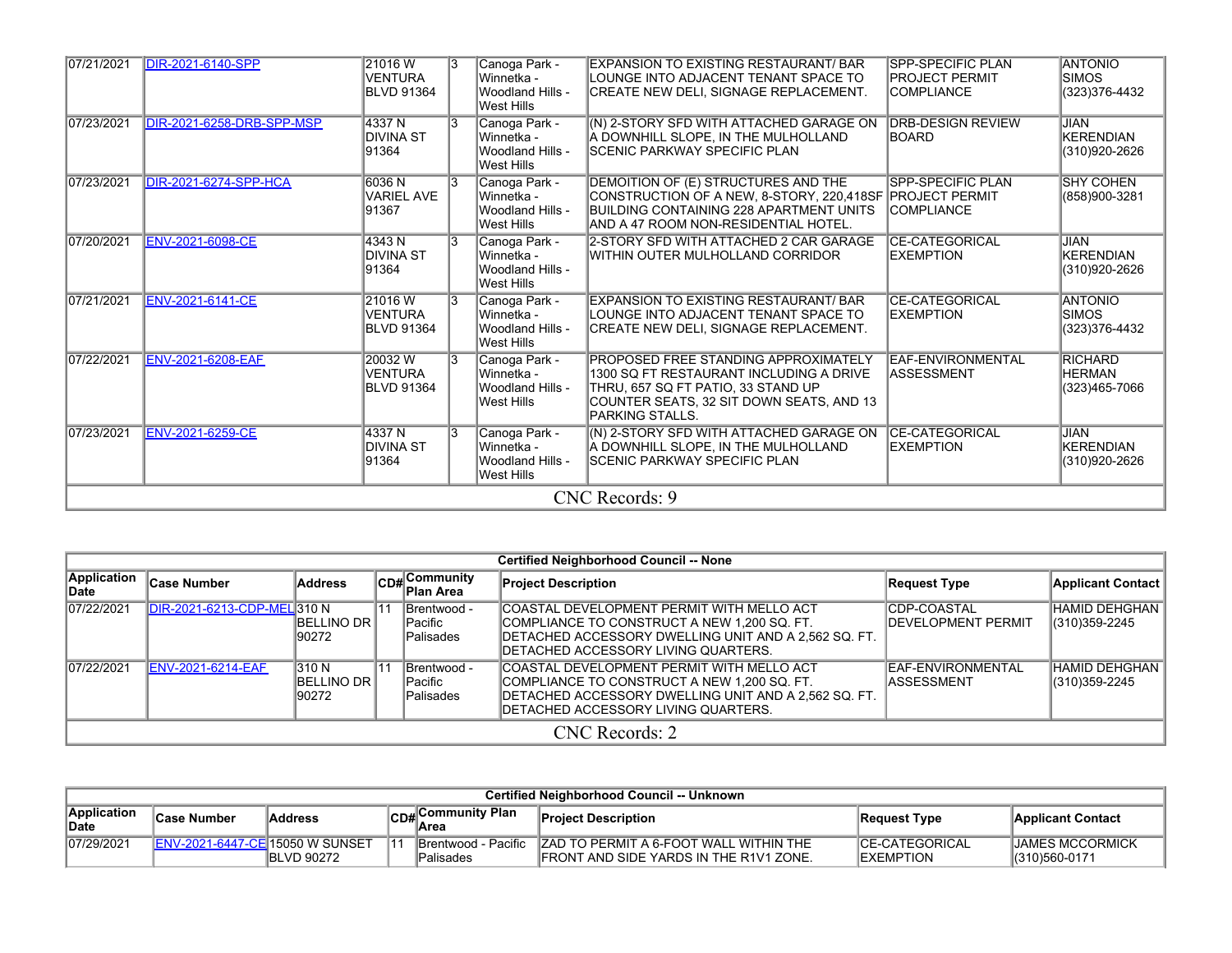| 07/29/2021 |                                                  | IZA-2021-6446-F | 15050 W SUNSET<br><b>BLVD 90272</b> | $\mathbf{11}$ | Brentwood - Pacific<br>™Palisades | <b>ZAD TO PERMIT A 6-FOOT WALL WITHIN THE</b><br><b>IFRONT AND SIDE YARDS IN THE R1V1 ZONE.</b> | <b>IF-FENCE HEIGHT</b> | <b>JAMES MCCORMICK</b><br>(310)560-0171 |  |
|------------|--------------------------------------------------|-----------------|-------------------------------------|---------------|-----------------------------------|-------------------------------------------------------------------------------------------------|------------------------|-----------------------------------------|--|
|            | $\mathbb{C}\mathrm{N}\mathrm{C}$<br>' Records: . |                 |                                     |               |                                   |                                                                                                 |                        |                                         |  |

|                      | Certified Neighborhood Council -- Zapata-King   |                              |  |                           |                                                                                                                     |                           |                                           |  |  |
|----------------------|-------------------------------------------------|------------------------------|--|---------------------------|---------------------------------------------------------------------------------------------------------------------|---------------------------|-------------------------------------------|--|--|
| Application<br>∣Date | <b>Case Number</b>                              | Address                      |  | CD#Community<br>Plan Area | <b>Project Description</b>                                                                                          | Request Type              | <b>Applicant Contact</b>                  |  |  |
| 07/21/2021           | <b>IDIR-2021-6147-TOC-HCA-PHP 4752 S MAIN 9</b> | IST 90037                    |  | Southeast Los<br>Angeles  | CONSTRUCTION OF A (N) FOUR-STORY, 100%   TOC-TRANSIT ORIENTED<br>AFFORDABLE, 53-UNIT APARTMENT BUILDING COMMUNITIES |                           | <b>CHRISTOPHER KOVEL</b><br>1310)961-5401 |  |  |
| 07/21/2021           | <b>ENV-2021-6148-EAF</b>                        | 14752 S MAIN 19<br>IST 90037 |  | Southeast Los<br>Angeles  | CONSTRUCTION OF A (N) FOUR-STORY, 100%<br>IAFFORDABLE. 53-UNIT APARTMENT BUILDING IASSESSMENT                       | <b>IEAF-ENVIRONMENTAL</b> | <b>CHRISTOPHER KOVEL</b><br>(310)961-5401 |  |  |
| $CNC$ Records: 2     |                                                 |                              |  |                           |                                                                                                                     |                           |                                           |  |  |

Total Records: 111

Cases that have revised case numbers, 07/18/2021 to 07/31/2021

Address

| Change<br>Date | Old Case Number                                                                      | New Case Number       |                                         | CD |
|----------------|--------------------------------------------------------------------------------------|-----------------------|-----------------------------------------|----|
|                | 07/20/2021  CPC-2018-176-DB-BL-VCU-MCUP-SPR-CU-DD  CPC-2018-176-DB-BL-MCUP-SPR-CU-DD |                       | 1111 W SUNSET<br><b>BLVD</b> 90012      |    |
|                | 07/29/2021 ENV-2019-5861-EAF                                                         | ENV-2019-5861-MND     | 1350 W COURT<br><b>ST 90026</b>         |    |
|                | 07/27/2021 ENV-2021-1271-EAF                                                         | ENV-2021-1271-CE      | 1415 W COURT<br><b>ST 90026</b>         |    |
|                | $ 07/23/2021 $ DIR-2021-6274-SPP                                                     | DIR-2021-6274-SPP-HCA | $6036$ N VARIEL<br><b>AVE 91367</b>     |    |
|                | 07/23/2021   ZA-2021-6275-CUB                                                        | ZA-2021-6275-MPA      | $5442$ N<br><b>YOLANDA AVE</b><br>91356 |    |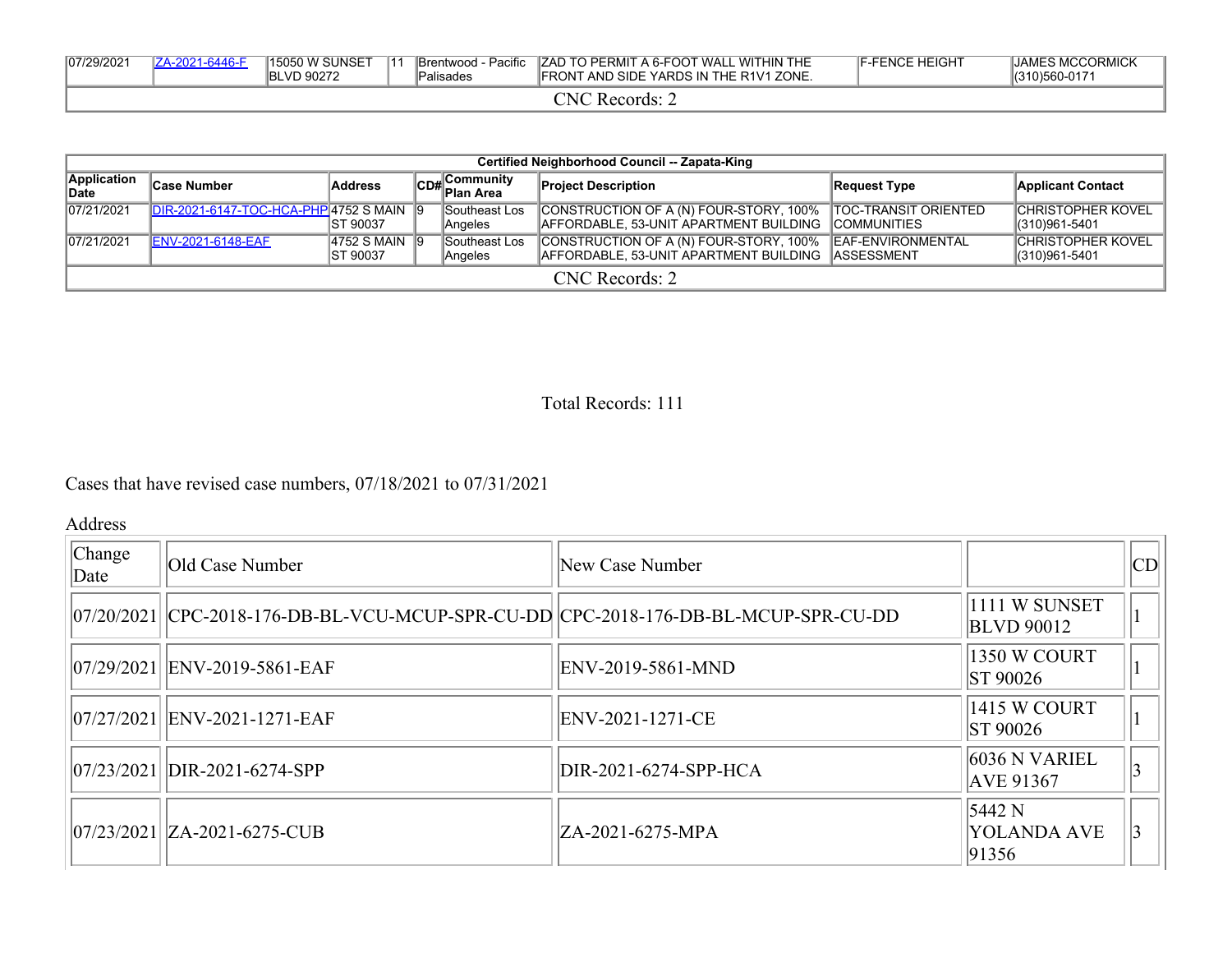| 07/22/2021   ADM-2021-5965-CWC               | ADM-2021-5965-ADU             | 4081 W<br>LEEWARD AVE<br>90005                 | $ 4\rangle$     |
|----------------------------------------------|-------------------------------|------------------------------------------------|-----------------|
| 07/26/2021  DIR-2021-5914-DRB-SPP-MSP        | DIR-2021-5914-SPP-MSP         | $2686$ N ZORADA<br>DR 90046                    | $ 4\rangle$     |
| 07/22/2021   ENV-2021-3290-EAF               | ENV-2021-3290-CE              | 951 S WILTON PL<br>90019                       |                 |
| 07/28/2021   ZA-2021-6082-ZAD-HCA            | ZA-2021-6082-ZAD-DRB-SPP-HCA  | 4680 W<br><b>WILSHIRE BLVD</b><br>90010        | $ 4\rangle$     |
| 07/26/2021 DIR-2021-1072-SPP-MSP             | DIR-2021-1072-MSP-DRB-SPP     | 15479W<br><b>HAMNER DR</b><br>90077            | $\vert 5 \vert$ |
| 07/21/2021 DIR-2021-1283-TOC-SPR-WDI-PHP-HCA | DIR-2021-1283-TOC-SPR-PHP-HCA | 8727 S<br><b>BROADWAY</b><br>90003             | 8               |
| 07/21/2021 DIR-2021-6147-TOC                 | DIR-2021-6147-TOC-HCA         | 4752 S MAIN ST<br>90037                        | $ 9\rangle$     |
| 07/21/2021 DIR-2021-6147-TOC-HCA             | DIR-2021-6147-TOC-HCA-PHP     | 4752 S MAIN ST<br>90037                        | $ 9\rangle$     |
| 07/21/2021 ENV-2021-6148-CE                  | ENV-2021-6148-EAF             | 4752 S MAIN ST<br>90037                        | $ 9\rangle$     |
| $ 07/23/2021 $ PAR-2021-5151-TOC             | PAR-2021-5151-TOC-PHP         | 4752 S MAIN ST<br>90037                        | $ 9\rangle$     |
| 07/29/2021   ADM-2021-6445-AMD-CWC           | ADM-2021-6445-CWC             | 2431 S 8TH AVE<br>90018                        | $ 10\rangle$    |
| 07/20/2021 ENV-2021-485-EAF                  | ENV-2021-485-CE               | 3514S<br><b>CHESAPEAKE</b><br><b>AVE 90016</b> | $ 10\rangle$    |
| 07/23/2021   ZA-2021-6287-CUB                | ZA-2021-6287-CUB-CUX          | 3250W<br><b>WILSHIRE BLVD</b><br>90010         | $ 10\rangle$    |